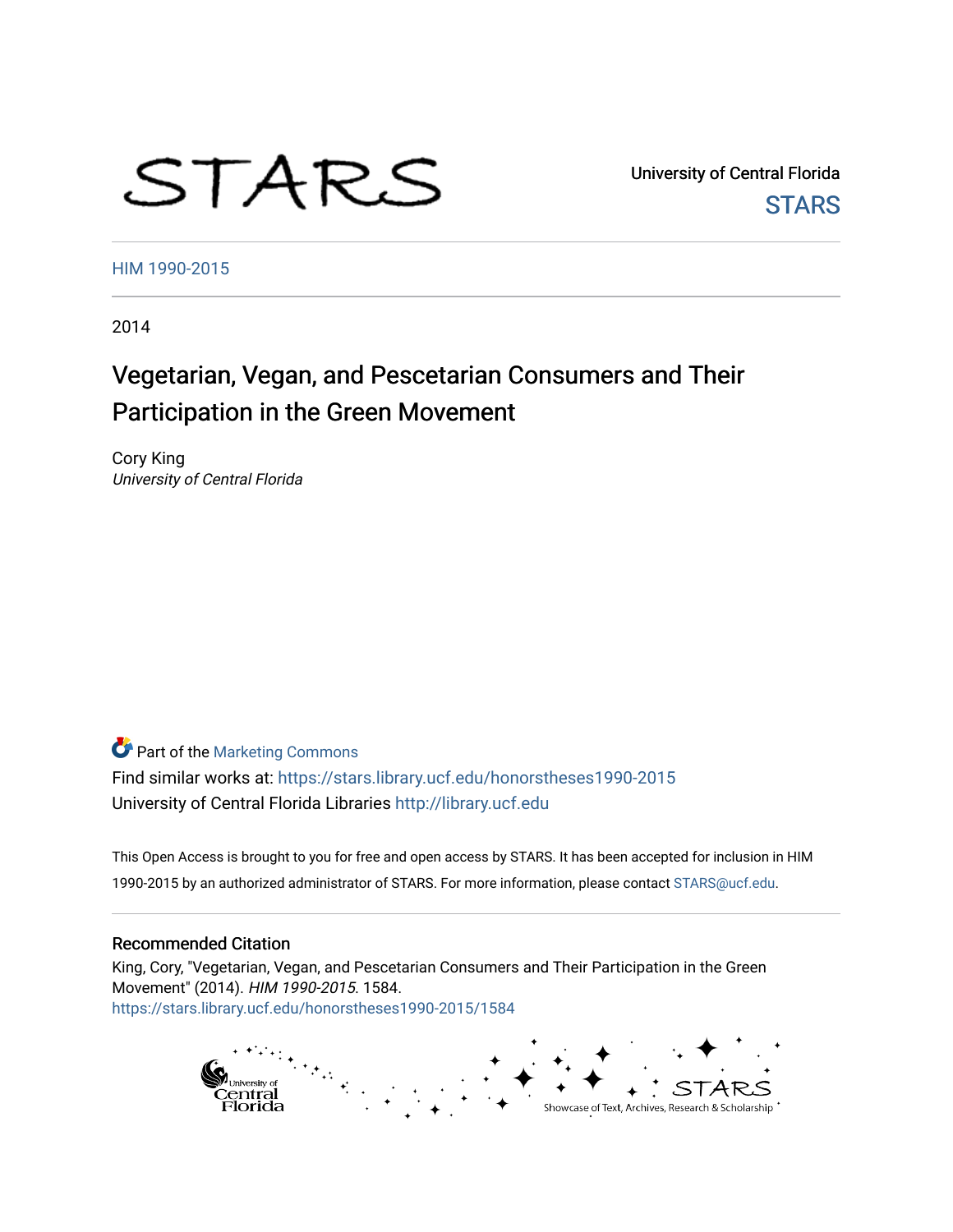## VEGETARIAN, VEGAN, AND PESCETARIAN CONSUMERS AND THEIR PARTICIPATION IN THE GREEN MOVEMENT

by

## CORY T. KING

A thesis submitted in partial fulfillment of the requirements for the Honors in the Major Program in Marketing in the College of Business Administration and in the Burnett Honors College at the University of Central Florida Orlando, Florida

Spring Term 2014

Thesis Chair: Dr. Carolyn Massiah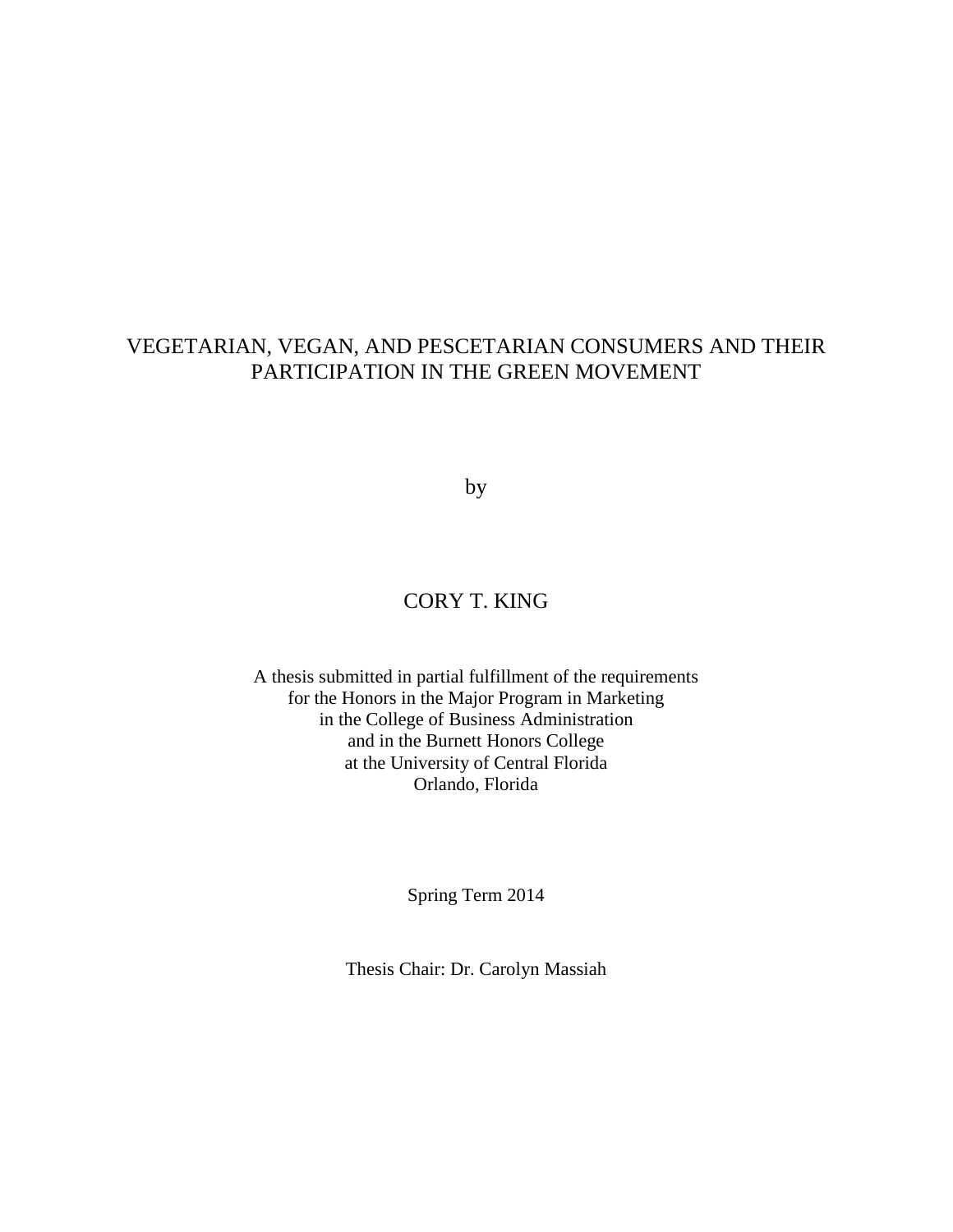#### **ABSTRACT**

Entering into the  $21<sup>st</sup>$  century, sustainable living has become a popular topic of concern for scientists and engineers, politicians, news reporters and individuals alike. Most importantly though, sustainable living has become popular to the modern consumer, and many firms are attempting to understand and cater their efforts to the ecologically conscious consumer. Previous studies have shown that the use of psychographics, as opposed to demographics, result in more significant results that can help firms identify ecologically conscious consumers.

The purpose of this thesis is to examine the relationship between consumers who identify as pescetarian, vegetarian, or vegan, and their respective participation in the green movement in terms of their pro-environmental attitudes and their purchase behaviors. Consumers' reason for choosing an alternative diet, their relative commitment to the alternative diet, as well as their level of green participation based on the New Ecological Paradigm (NEP) scale and the Ecologically Conscious Consumer Behavior (ECCB) scale was measure and analyzed. Additionally, a conclusion and discussion of the study, potential marketing implications, and suggestions for future studies will be reviewed.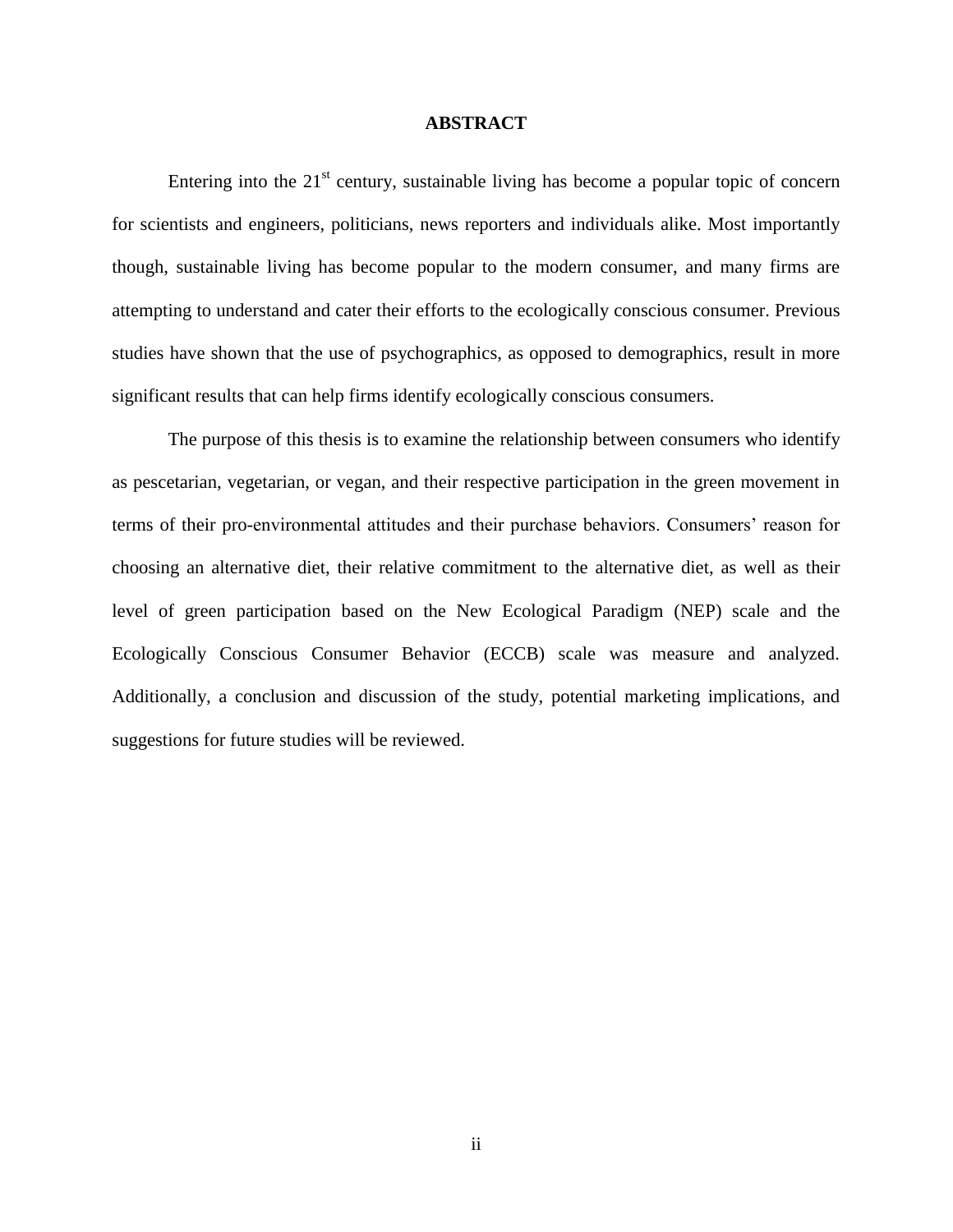#### **DEDICATIONS**

To my family, who has supported me in all of my endeavors.

To my professors, who have inspired me and supplied me with the knowledge I required to take on this project.

To my committee members, who made themselves available in any way they could to facilitate my progress.

To my friends, who helped me in any way they could.

To the vegetarians, vegans, and pescetarians, who so kindly aided in this study.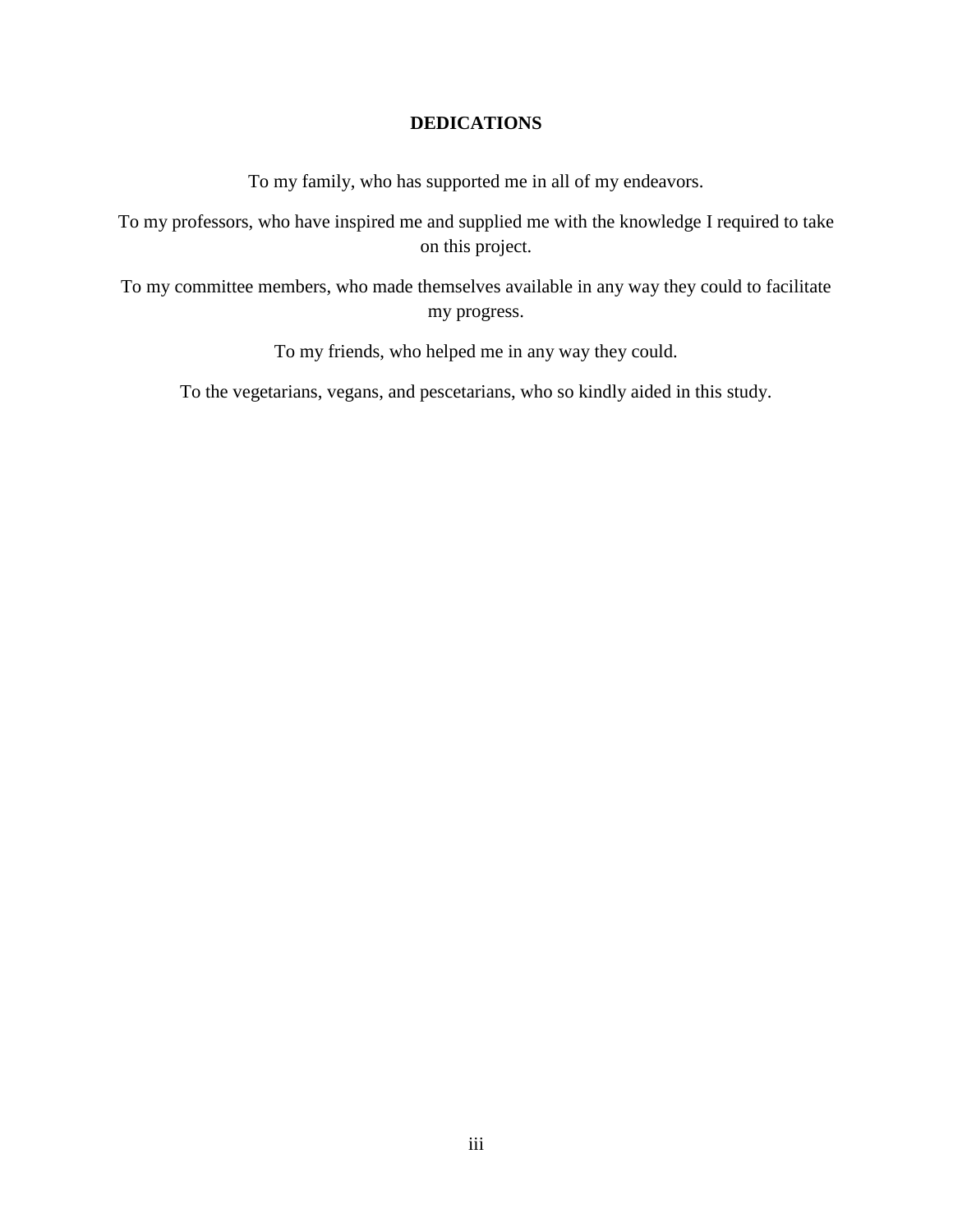#### **ACKNOWLEDGMENTS**

I wish to thank the people in my life who helped me through this journey, because I did not complete this challenge alone. Thank you Burnett Honors College for allowing me this incredible opportunity, and Denise Crisafi for consistently being available for any questions or concerns I've had moving through the program. Thank you Dr. Gautham Vadakkepatt and Dr. Dean Cleavenger for agreeing to join my committee; your commitment, experience, and suggestions were an invaluable resource in assisting me through my first attempt at research. Thank you Lisa, Reuben, and Patrick for being my closest friends during my time at UCF. The company, support, and laughs I have shared with you made each day easier. Thank you Ma and Dad for being the best parents and supporters I could ask for, and thank you for all of your sacrifices to make sure I had everything I needed to succeed up to now. Finally, thank you Dr. Carolyn Massiah for accepting the position and responsibility as my thesis chair. I cannot begin to list all of the ways you have made this experience enjoyable, unforgettable, and successful. You were not just my advisor for this research, but a mentor for my entire life, and have been one of the largest and best influences in my academic career. I most certainly could not have done this without any of the individuals listed above, but certainly not you, Dr. Massiah. Thank you.

iv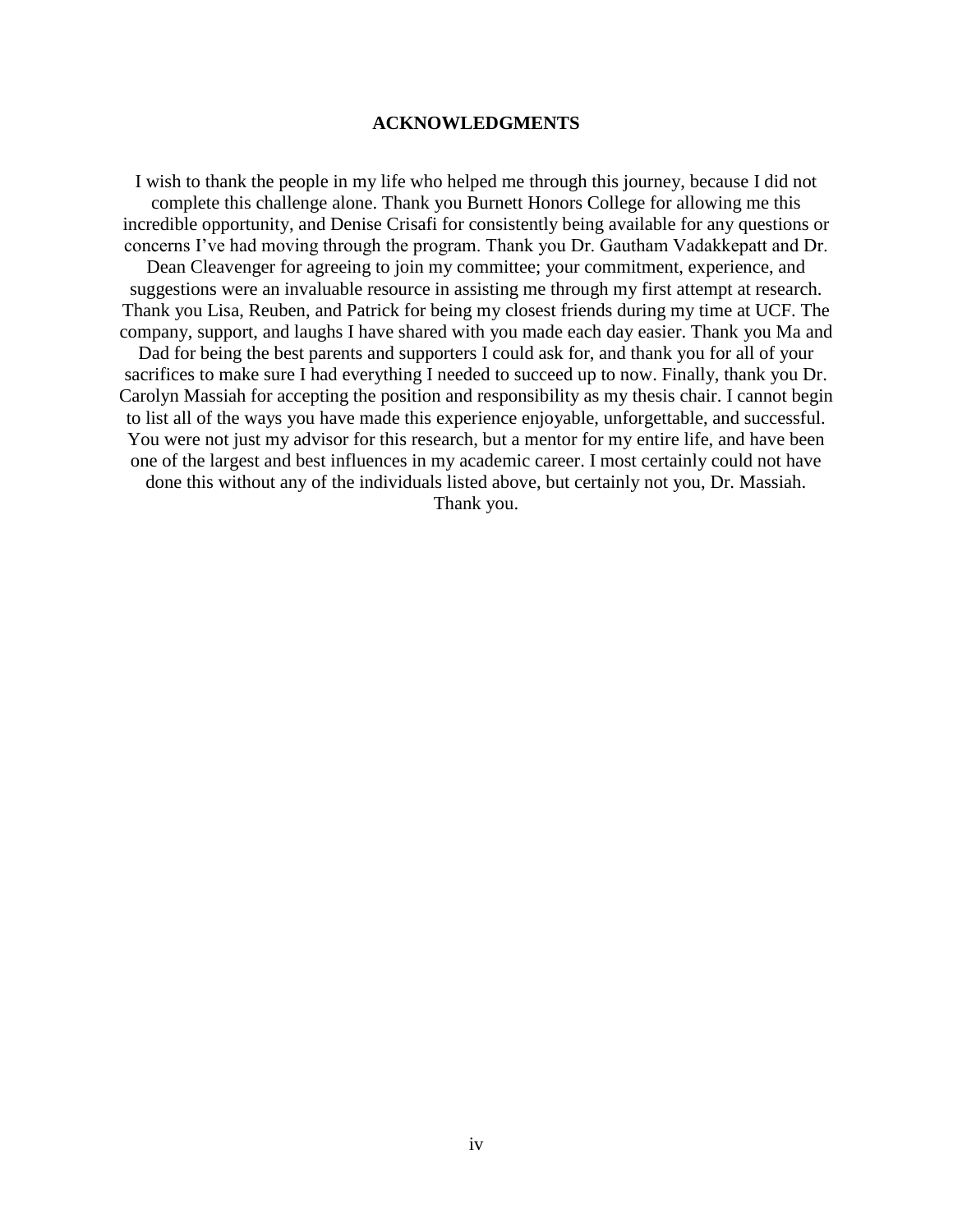## **TABLE OF CONTENTS**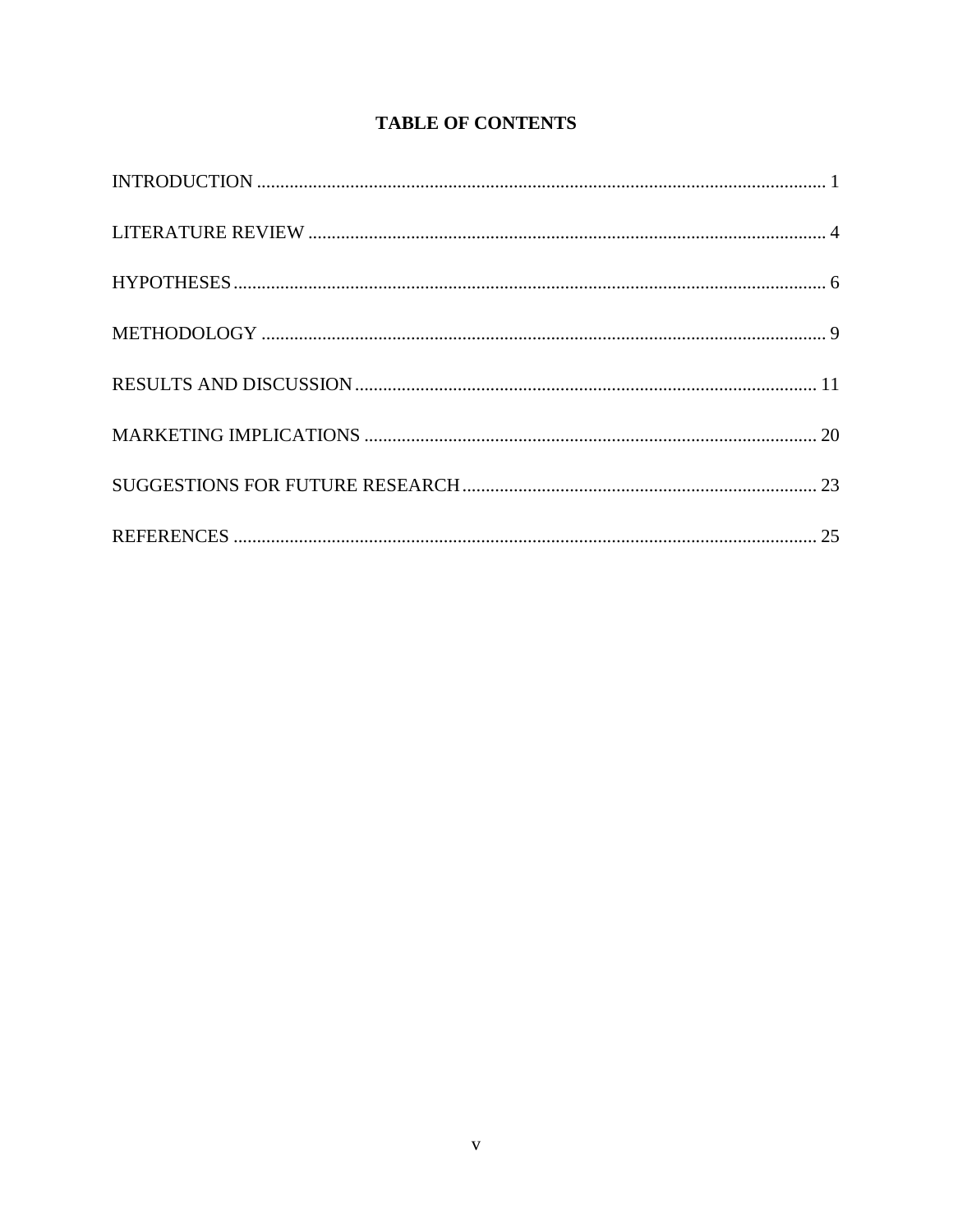### **LIST OF FIGURES**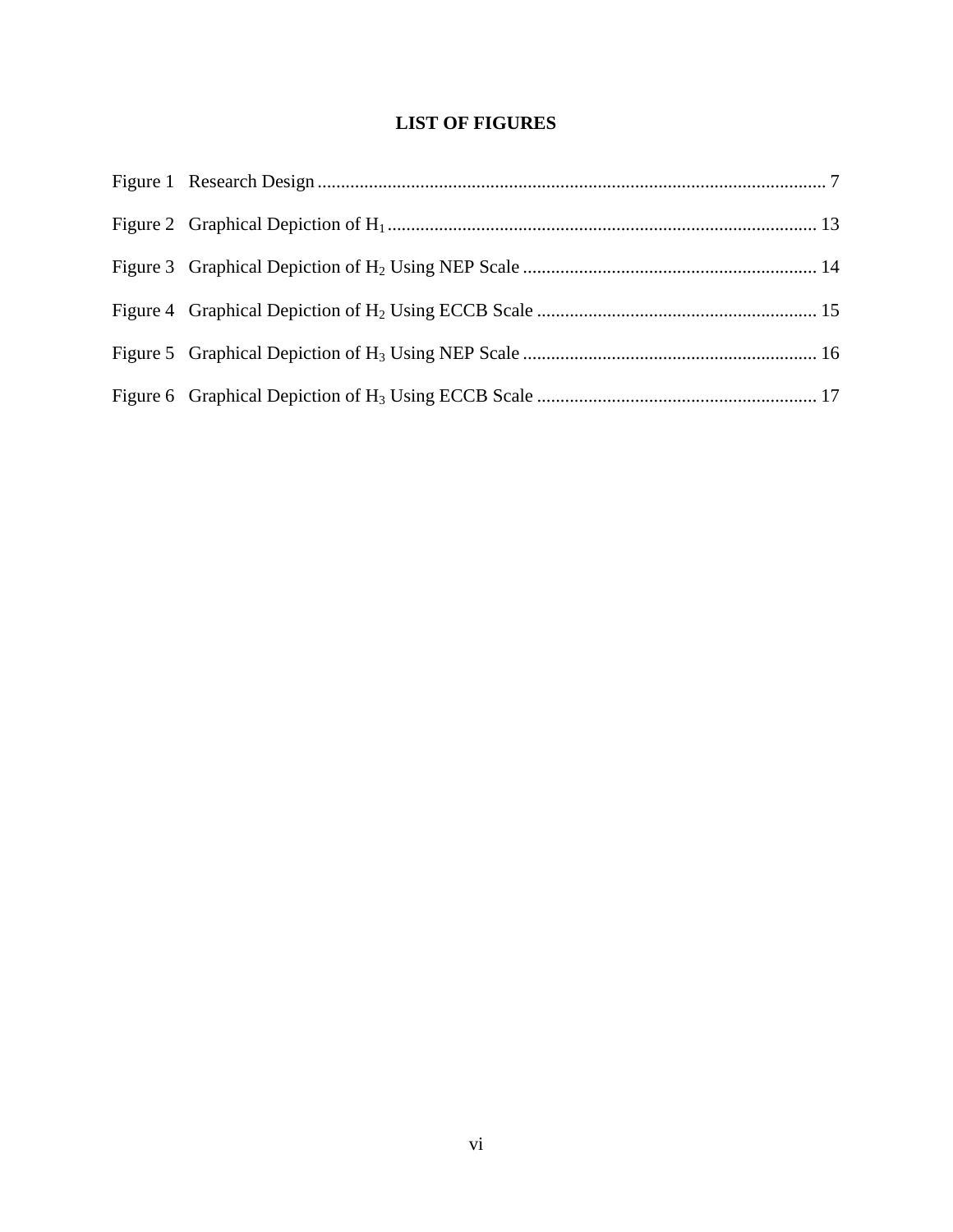#### **INTRODUCTION**

<span id="page-7-0"></span>The Industrial Revolution approximately began during the 1760's and continued for nearly seventy years bearing into existence machines and production processes that greatly enhanced and transformed the output and capabilities of every industry at the time. Nearly two hundred years of constantly evolving technology and trying to meet the ever-increasing demand of the growing global economy we are seeing the consequences of the revolution, and the unsustainable business models we enforce, in the form of climate change. Though many individuals claim there is not enough proof to support the theory of Global Warming, there is data supporting climate change. Data from the National Climatic Data Center (NCDC) of the National Oceanic and Atmospheric Administration (NOAA) show that global surface temperatures have increased about 0.74  $^{\circ}$ C (+/- 0.18  $^{\circ}$ C) since the late 19th century, and "seven of the eight warmest years on record have occurred since 2001 and the ten warmest years have all occurred since 1995" (https://www.ncdc.noaa.gov/monitoring-references/faq/globalwarming.php). The earth is kept warm and habitable because of the phenomenon known as the greenhouse effect where certain gases in the atmosphere absorb and hold heat from the sun. Production processes focused on increasing business and economic growth have resulted in exceedingly negative ramifications such as environmental degradation and deficiencies of clean water, air, and land. Despite such consequences, as of 2010 coal and oil collectively accounted for 63.2% of global energy consumption magnifying climatic conditions (Seung-soo, 2012). Though many developed countries have created emission regulations for manufacturing companies, still others have not complied in any significant reduction.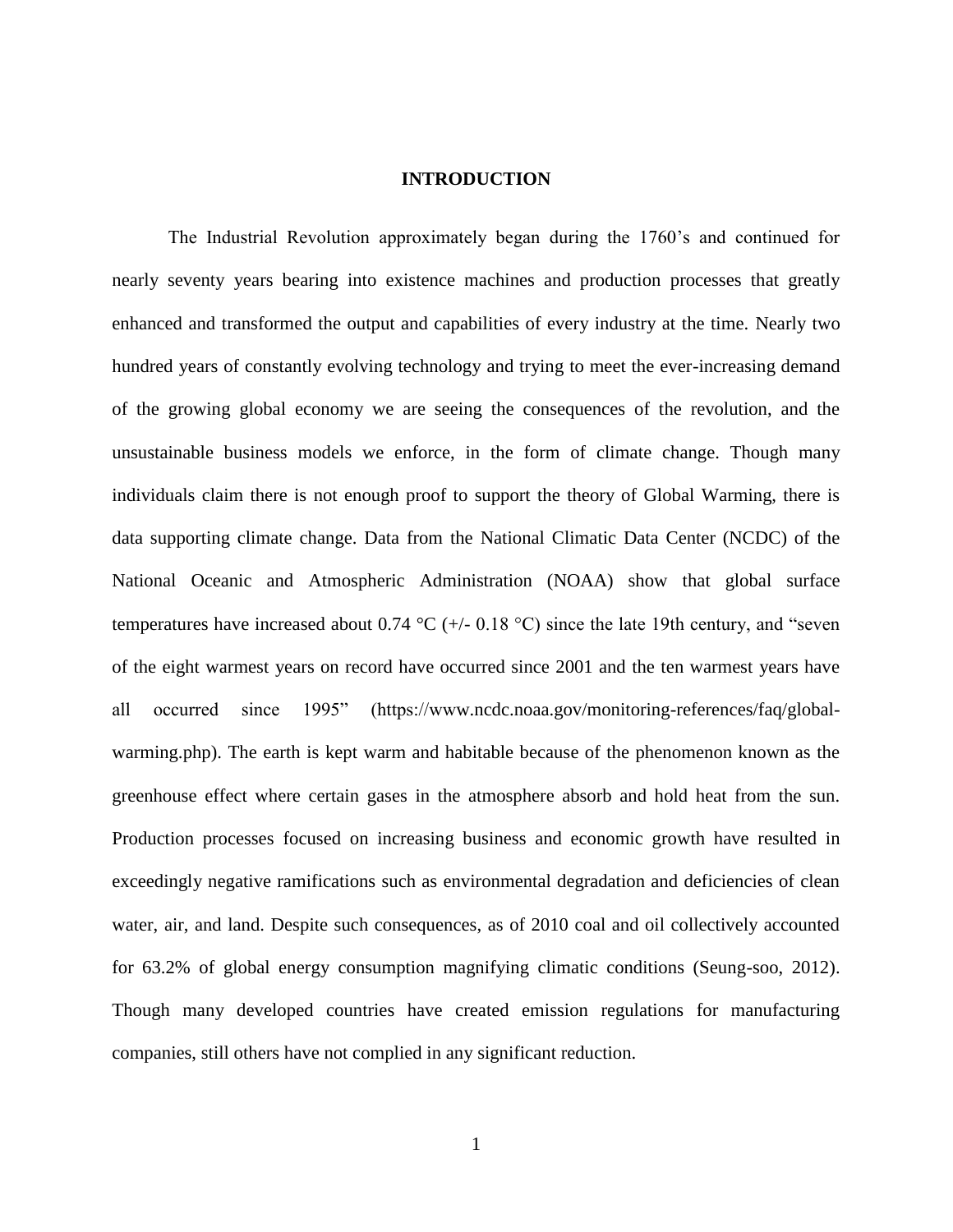The initial beginnings of the green movement are often linked to the publications of Rachel Carson and her book "Silent Spring," in particular. Others trace environmentalism back to the 19th century where intellectual thought such as Transcendentalism (including its leaders such as Henry David Thoreau in his book "Maine Woods") and American pragmatism first emerged. Regardless, events of the twentieth century such as the 1948 disaster at Donora, the outlawing of DDT, and multiple oil spills have prompted political officials to comply with the many requests of American individuals to regulate human impact on the environment. Most recently, the air pollution epidemic sweeping over Beijing and the rest of northern China has caused officials in the country to finally declare a "war on pollution" after fine particulate matter reached levels sixteen times greater than the recommended upper limit. Additionally, global economies in much of Europe and the United States have struggled to promote economic growth, create employment opportunities for a large unemployed population, and manage inflation since the financial crisis of 2008. What stands before the global inhabitants of today are two challenges: climate change and economic decline.

Investment in green businesses and sustainable growth can yield a solution that effectively counters both of these challenges. Advancement in green technology would not only provide employment opportunities, but would also aid in limiting the dangerous greenhouse gas emissions that are likely attributing to recent climate change. Realistically, in order to begin the development of green technology, firms must raise capital to invest in the development of such technology and political policies must be created and enforced that support sustainable practices by firms. A crucial step to this process would be to identify consumers who would be supportive of a firm's decision to transition to sustainable practices and be willing to purchase the products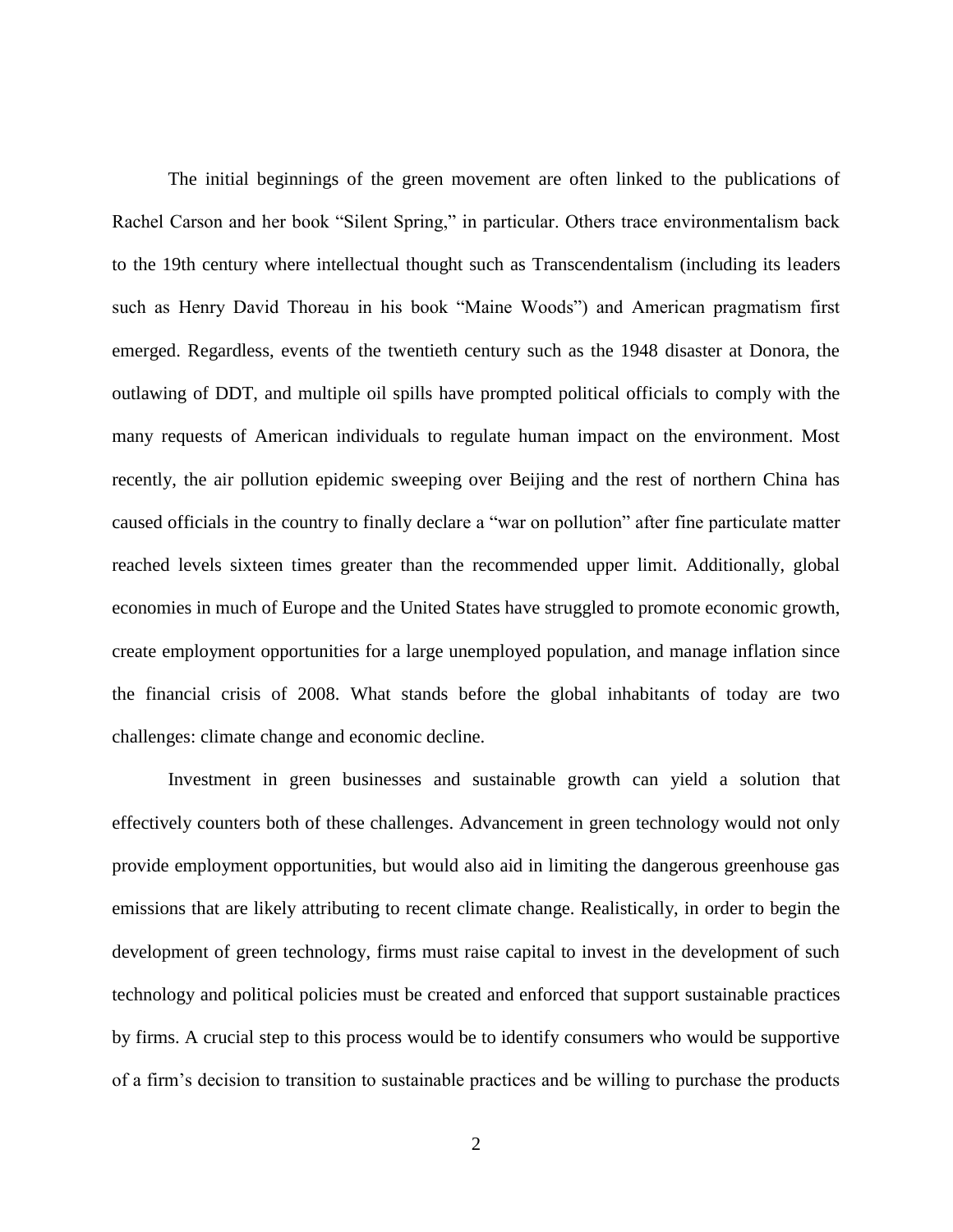and services a firm would offer from this transition. The consumers who would be most responsive would likely be ecologically conscious, or "green," individuals. The purpose of this study is to build off of existing research attempting to identify green consumers through psychographic segmentation.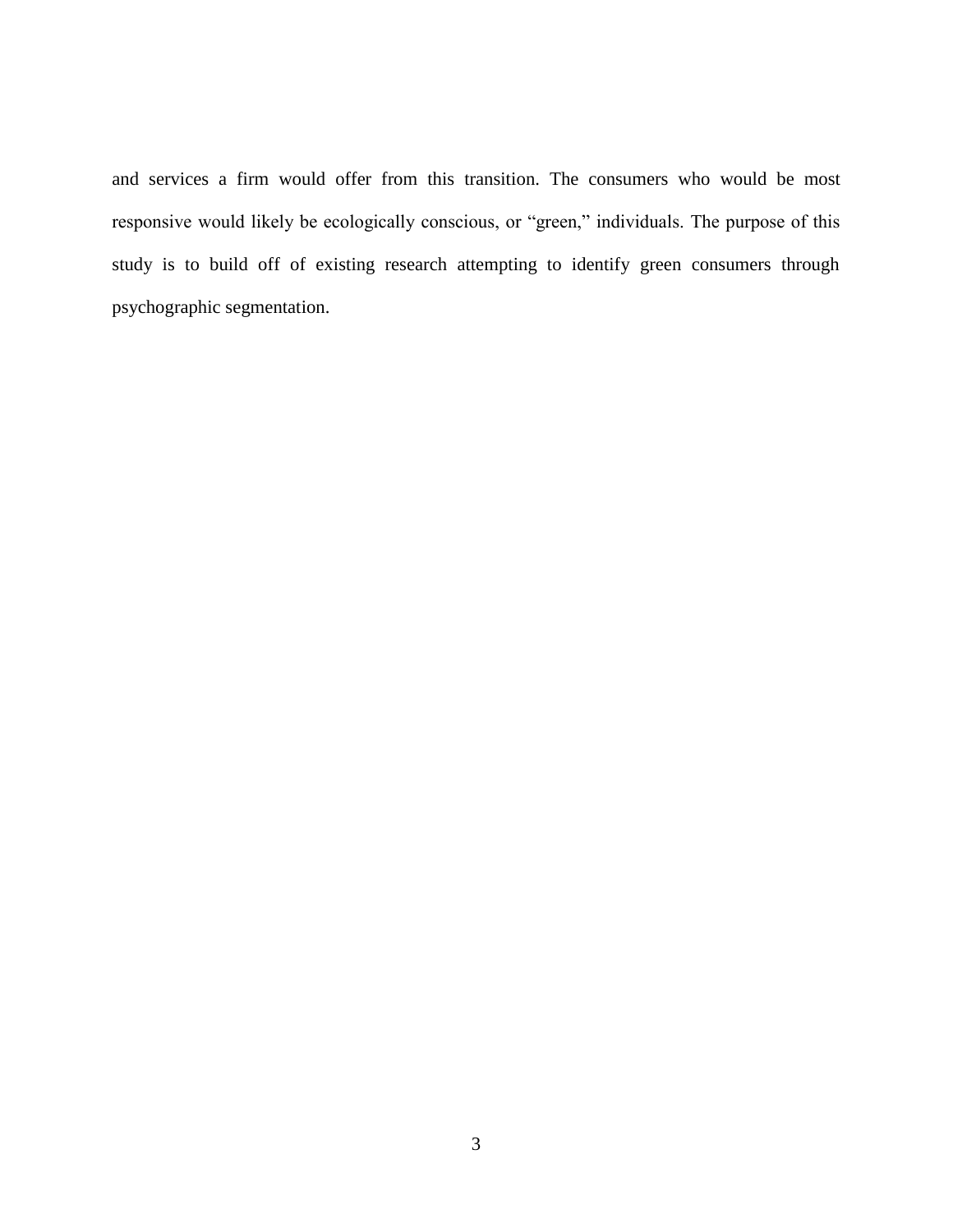#### **LITERATURE REVIEW**

<span id="page-10-0"></span>With the green movement growing, businesses began to appeal to their environmentally conscious customers. Many studies have tried to find demographic information on these green consumers, but correlation at a significant level in a study, as "Environmental Segmentation Alternatives: A Look at Green Consumer Behavior in the New Millennium" notes, was not always reliable, as there was most likely another study that had negative correlation at a significant level (Robert, Straughan, 1999). This is a problem for firms who are trying to cater to green consumers, as they do not know how to identify any sort of market segment to target. However, there have been successes in multiple studies researching psychographic information of ecologically conscious consumers. For example, it is more likely for individuals who have liberal political opinions, or individuals who have altruistic characteristics, to behave in an ecologically sustainable manner (Robert, Straughan, 1999). One of the best indicators of ecologically conscious consumer behavior is the attitude or belief that a consumer could have a positive impact on ecological concerns. Robert and Straughan (1999) termed this belief or attitude as PCE, or perceived consumer effectiveness. If a firm was able to appeal to a consumer's environmental PCE, then it would be targeting the green consumers they could not originally identify by demographics and other attributes. With ever-growing environmental concerns, and the recent boom of organic foods, many companies could find profit, as well as sustainability, by engaging in green marketing and green business.

In another attempt to gain insight to types of consumers that would be more receptive to green business, the article "Purchasing Organic Food in U.S. Food Systems" studied consumers of organic foods (Onyango et al, 2007). Logically, people who encourage and support organic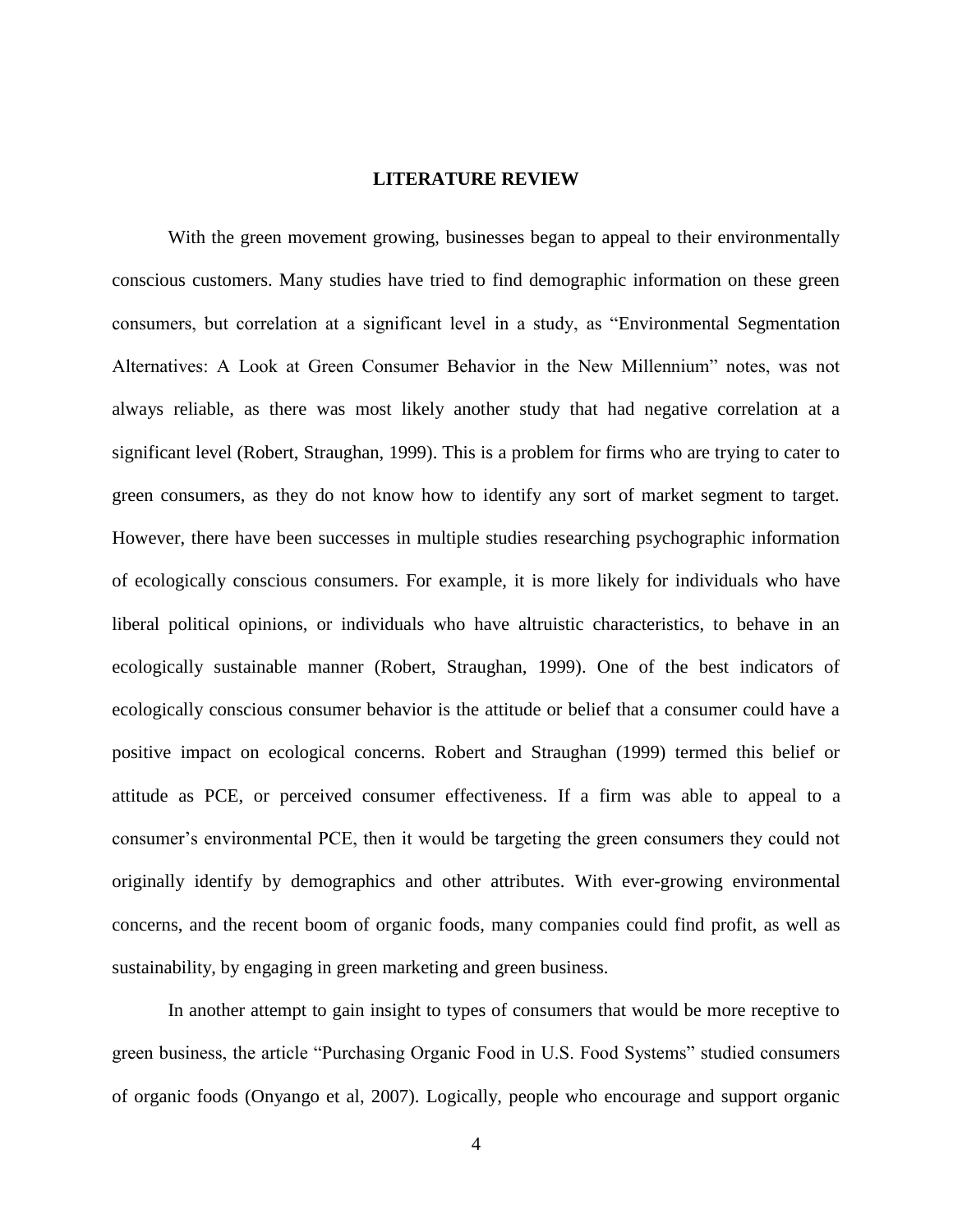products are conscious of their own well-being and health, and therefore would seem more likely to be conscious of the well-being and health of the environment because organic products minimize harm done to the environment by avoiding harsh chemicals and treatments. Results from the study indicated that more females and young people buy organics on a regular basis, as do more liberal and moderately religious respondents.

Stemming from individuals who purchase and consume organic foods, interest in consumers with altered diets, specifically individuals who identified as a type of vegetarian, introduced a population that has received little research concerning purchase behaviors and general consumer attributes. A two-part study was conducted on individuals identifying as vegetarian: their reason for becoming a vegetarian and "attitudinal, personality, and demographic characteristics" that may potentially shape an individual's vegetarian-oriented attitudes and behavior (Janda et al, 2001). This article introduced the idea of categorizing vegetarians based on their reasons for participating in the lifestyle which was further elaborated in the article "Adrift in the Mainstream: Challenges Facing the U.K. Vegetarian Movement" (Smart, 2004) From this paper, our categorization of vegetarians became more specific and took the binary form of either moral/ethical reasons or non-moral/lifestyle reasons such as health or taste. Religion was also mentioned as a reasoning for in individual identifying as vegetarian in previous studies, however, for the sake of simplicity it was omitted from this particular study.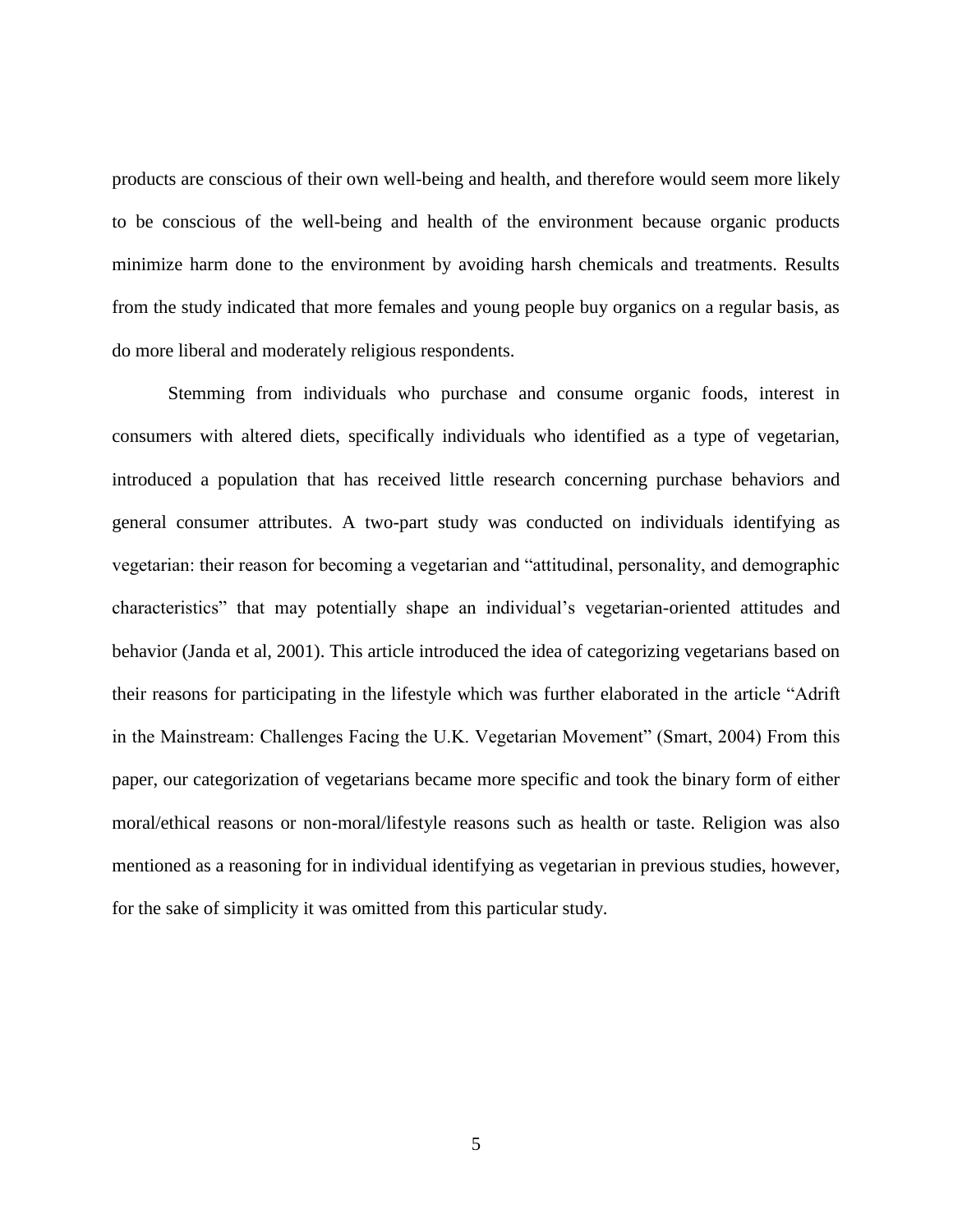#### **HYPOTHESES**

<span id="page-12-0"></span>In this study, from now on we will use the term "committed" to refer to how restrictive a diet is in comparison to the other two diets and we will use the term "vegetarian" as an allencompassing term to refer to the three diets included in this study. Additionally, to avoid confusion, we will also use the term "lacto-ovo vegetarian(s)(ism)" to refer to the specific diet that is measured in comparison to pescetarian(s)(ism) and vegan(s)(ism).

We believe there to be a significant correlation between consumers' diets and their active participation in the green movement. More specifically, we believe there to be three specific correlations intertwining vegetarian diets and participation in the green movement as can be seen in Figure 1. First, we want to examine the relationship between the individual's reasons for becoming vegetarian and how "committed" they are to their vegetarian lifestyle. Therefore, pescetarians are considered to have a "low commitment" diet because they consume meat protein in the form of fish and other seafood, lacto-ovo vegetarians are considered to have a "moderate commitment" diet because though they do not consume meat protein they still eat animal byproducts such as dairy and eggs, and vegans are considered to have a "high commitment" diet because they do not consume any sort of meat protein nor any sort of animal by-products, edible or non-edible, including all dairy products, eggs, gelatin, honey, wool products, leather, etc. It seems logical to think that if the individuals' reasoning for becoming vegetarian is more rooted in moral/ethical grounds, like supporting animal welfare or decreasing environmental degradation, then the individual would be more committed to their vegetarian diet. This also assumes that individuals who are vegetarians for health benefits, taste preferences, and/or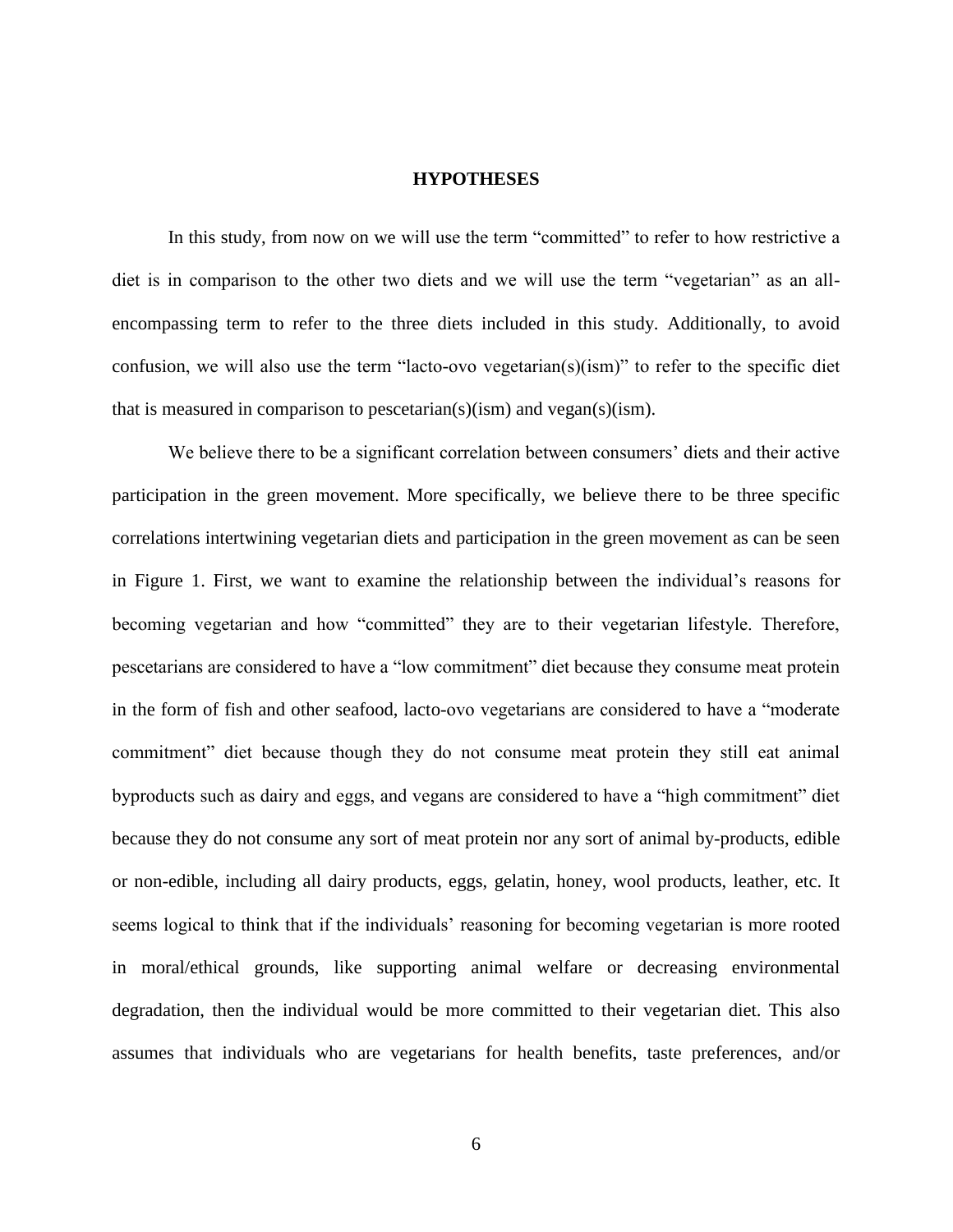monetary reasons would be less committed to the lifestyle because these reasons are considered non-moral.

The second concept we want to analyze is the relationship between an individual's level of commitment to a vegetarian diet and their level of participation in the green movement. Again, it is logical to think that the individuals more committed to vegetarianism, which would be individuals identifying as vegetarian or vegan, would be more inclined to have proenvironmental attitudes and green purchase behaviors.

The third and final relationship of interest is the relationship between an individual's reasons for becoming vegetarian and how actively they participate in the green movement regardless of their level of commitment to their vegetarian lifestyle.



<span id="page-13-0"></span>*Figure 1 Research Design*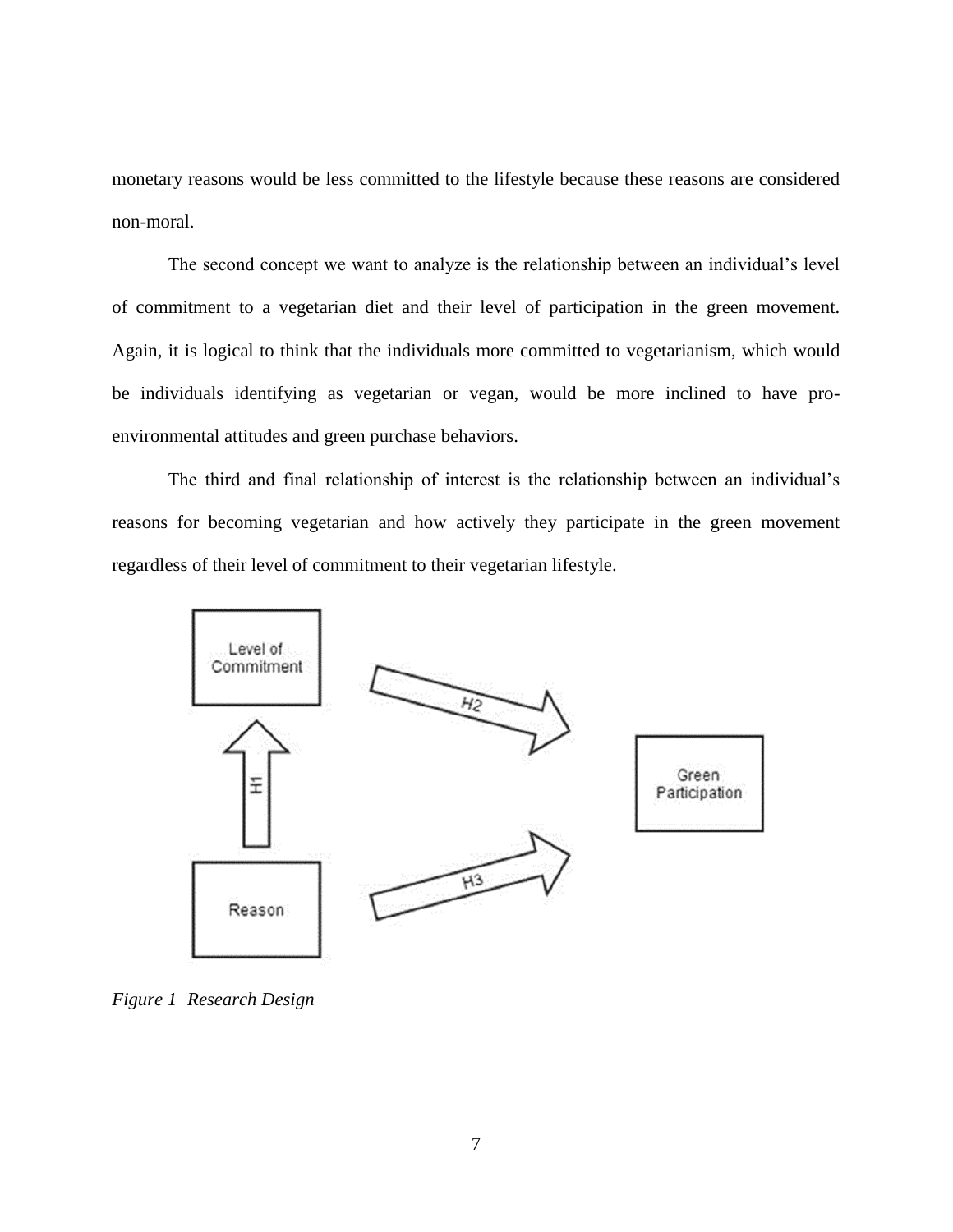From these three relationships we will be testing three hypotheses. With respect to an individual's grounds for becoming a vegetarian and their level of commitment to the lifestyle we get our first hypothesis.

 $H<sub>1</sub>$ : Individuals with moral or ethical reasons for engaging in a vegetarian lifestyle will be more likely to have a higher level of commitment to the diet.

Considering an individual's level of commitment to their vegetarian lifestyle and their level of participation in the green movement we get our second hypothesis.

H2 : Individuals with a higher level of commitment to their vegetarian diet will be more likely to participate more in the green movement.

Finally, concerning an individual's grounds for becoming a vegetarian and their level of participation in the green movement we get our third hypothesis.

 $H<sub>3</sub>$ : Individuals with moral or ethical reasons for engaging in a vegetarian lifestyle will be more likely to participate more in the green movement.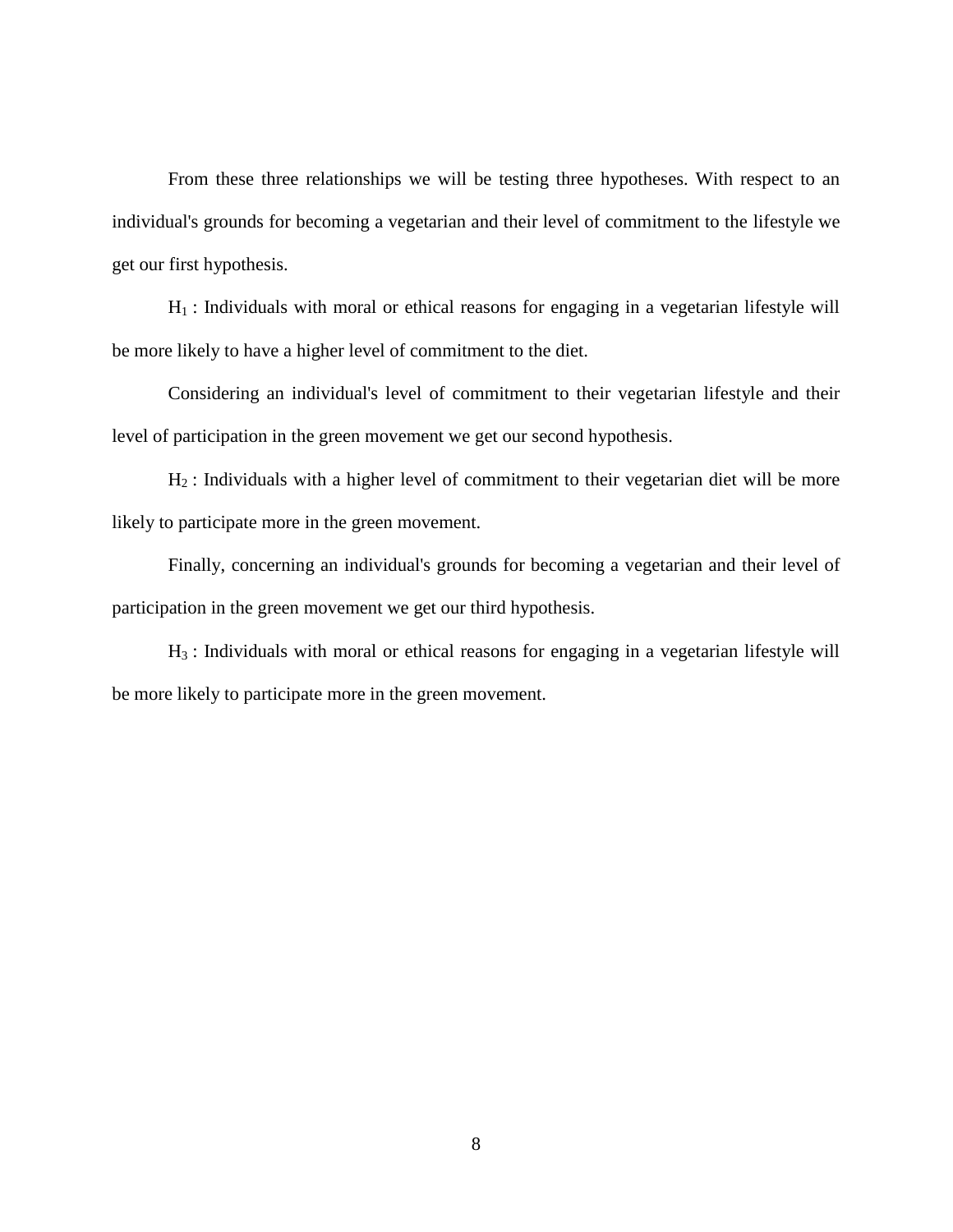#### **METHODOLOGY**

<span id="page-15-0"></span>The data was collected during the month of February, 2014 from approximately 175 volunteer participants resulting with a total of 109 valid survey results. The participants were contacted through posts on various forms of social media including Facebook and Tumblr that included a URL address that redirected the participants to an online version of the survey hosted by Qualtrics. The posts on Facebook specifically were target to local and state organizations for vegetarian and vegan individuals. The main Facebook groups contacted are called "Vegetarians of Central Florida," and "Vegan Florida." Additionally, the URL with survey directions printed on to slips of paper were handed out to potential participants who visited a vegan café in Daytona, Florida called "Kale Café Juice Bar & Vegan Bistro" on February 8<sup>th</sup>, 2014. It should be noted that due to the specific groups contacted and reached, the majority of the survey participants are current residents of Florida. The survey hosted by Qualtrics collected survey data for nearly two weeks starting from February  $6<sup>th</sup>$  to approximately February  $23<sup>th</sup>$ .

The survey allowed participants to self-identify as either pescetarian, lacto-ovo vegetarian, or vegan to discern the individual's level of commitment to their vegetarian diet and asked a series of questions to discern whether the individual chose their vegetarian diet for moral or non-moral reasons. Additionally, the survey consisted of two previously created scales to measure the participants' level of green participation. A scale known as the New Environmental Paradigm (from now on referred to as the NEP scale) which was created by R.E. Dunlap and K.D. Van Liere in their study "The 'New Environmental Paradigm': A Proposed Measuring of Instrument and Preliminary Results," was utilized to measure the pro-environmental behavior of participants. A scale known as the Ecologically Conscious Consumer Behavior scale (from now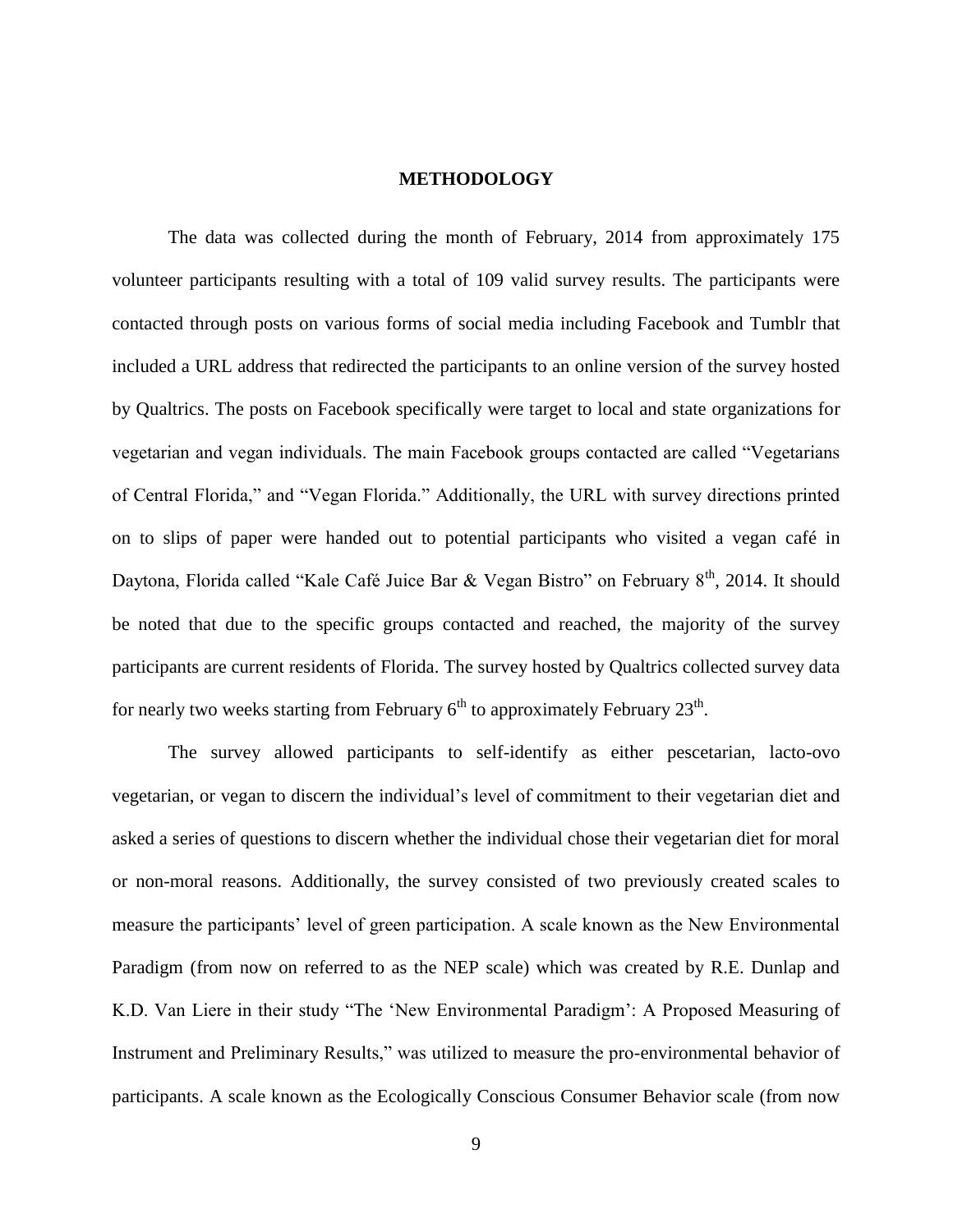on referred to as the ECCB scale) was created by James A. Roberts in his doctoral dissertation titled "The Development of a Profile of the Socially Responsible Consumer for the 1990s and Its Marketing Management and Public Policy Implications," was used to measure the green purchasing behavior of participants. The NEP scale consisted of fifteen statements that individuals responded to in a Likert scale format while the ECCB scale consisted of thirty statements that individuals also responded to in a Likert scale format. This resulted in a complete analysis, including both the beliefs and actions, of an individual's green participation.

In order to test our hypotheses, we used a 2 by 3 between subjects two-way ANOVA statistical evaluation. The study is considered to be "between subjects" because data was only collected once for each individual rather than multiple times wherein it would become "within subjects."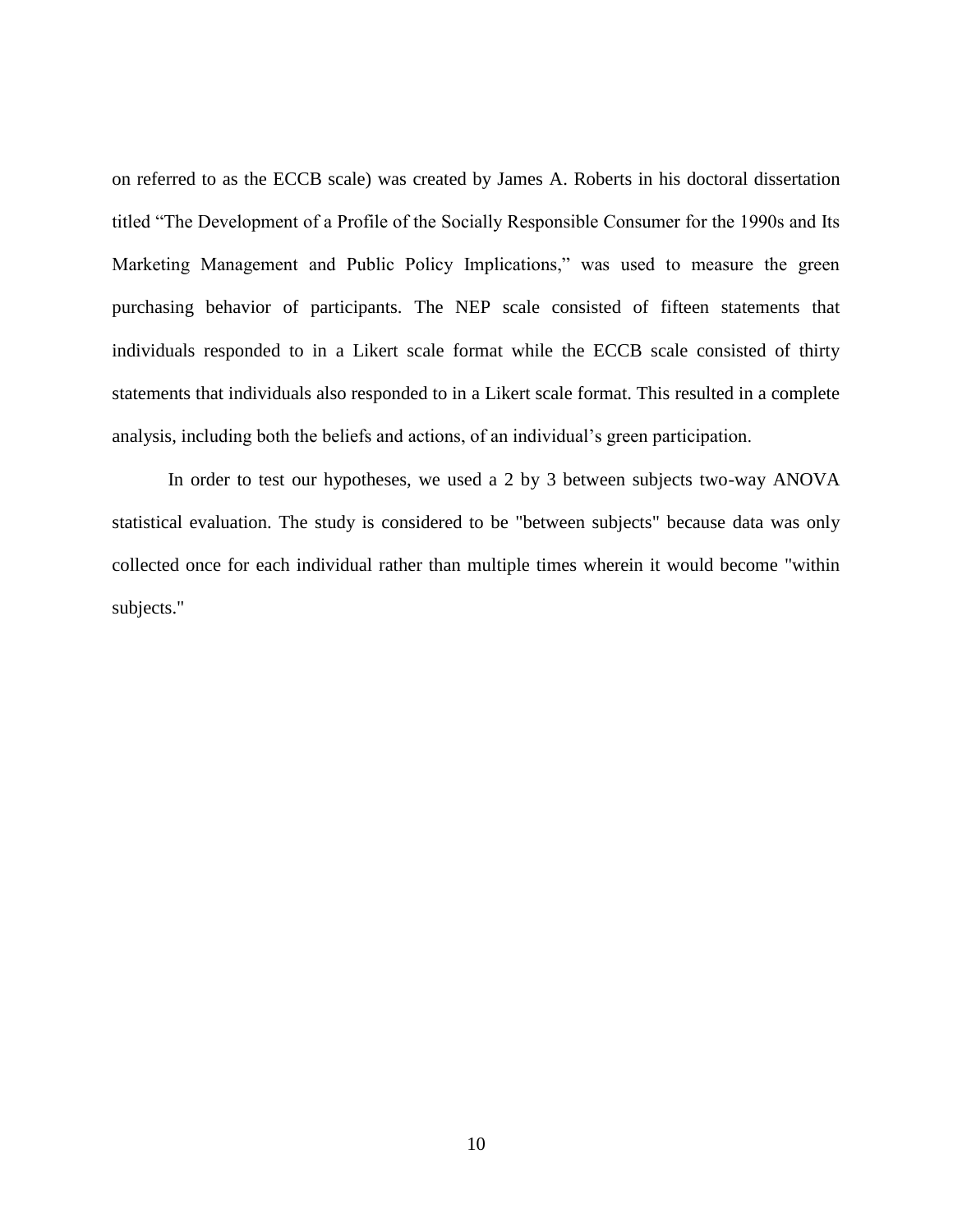#### **RESULTS AND DISCUSSION**

<span id="page-17-0"></span>The sample this study analyzed consisted of 109 valid participants who self-identified as either pescetarian, lacto-ovo vegetarian, or vegan. Of the participants, nearly 80% were female and 20% were male. This extremely unequal distribution is due to many of the male participants being eliminated from the sample for incomplete survey responses. Approximately half of the participants were between the ages of 21 and 40 years old, and about three-quarters were between the ages of 13 and 40. Half of the participants fell into income bracket of \$20,000 and under, however, this should be considered with caution because this most likely occurred in part due to the large amount of college students that participated in the survey. Also, half of the participants have identified as one of the vegetarian diets for one to five years, and over 20% have identified as one of the vegetarian diets for longer than ten years.

Referring to the data relevant to our hypotheses, of the 109 participants, 20 individuals self-identified as pescetarian which this study considers a "low commitment" diet (18.3%), 37 individuals self-identified as the "moderate commitment" lacto-ovo vegetarian (33.9%) and the remaining 52 participants self-identified as "high commitment" vegans (47.7%). Interestingly, the sample population was equally distributed between having moral reasons for choosing their vegetarian lifestyle and having non-moral reasons. If we were to speculate a reason for why this occurred other than coincidence, we could perhaps say that while vegetarian lifestyles were once more commonly rooted in moral grounds as statements against the cruel treatment of animals in the meat industry, in recent times the diets may have become more popular due to non-moral reasons. These non-moral reasons could include the previously stated concerns such as health and individuals becoming more aware of the contents and sources of the food items they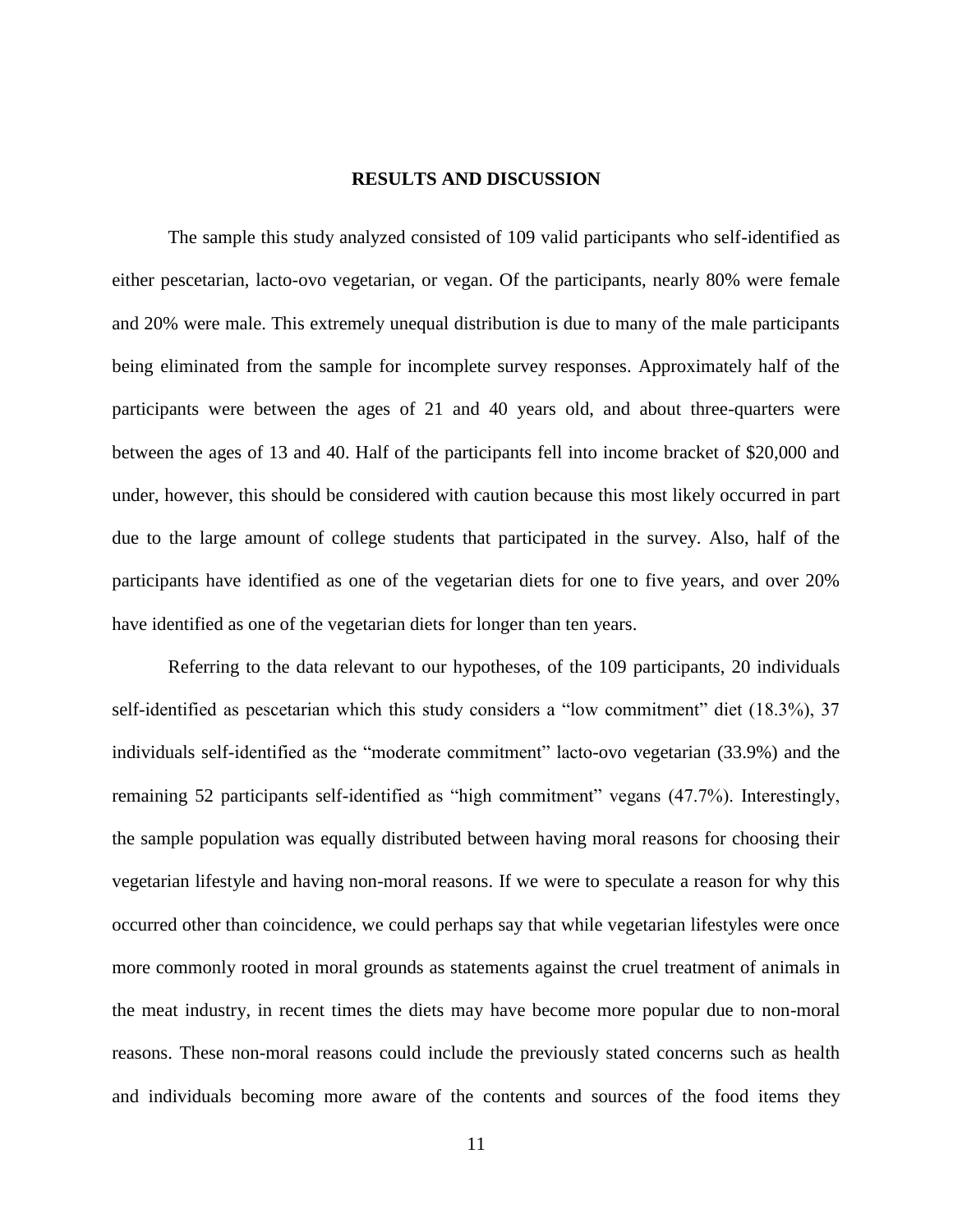consume. However, from our data we cannot determine whether the equal distribution is due to an overall trend, or just the result of this particular sample. Finally, the data shows that both the NEP scale and the ECCB scale are reliable and internally consistent in measuring the proenvironmental attitudes and green purchase behaviors of the sample by their alphas of 0.76 and 0.96, respectively.

For our first hypothesis we stated that

 $H<sub>1</sub>$ : Individuals with moral or ethical reasons for engaging in a vegetarian lifestyle will be more likely to have a higher level of commitment to the diet.

The data results did not support  $H_1$  at significant levels with a p value of 0.085, however there is a general trend in the data that does fall in line with the hypothesis as can be seen in the figure below. Additionally, the term "lifestyle" is used interchangeably with "non-moral" in terms of the reason an individual chose their vegetarian diet.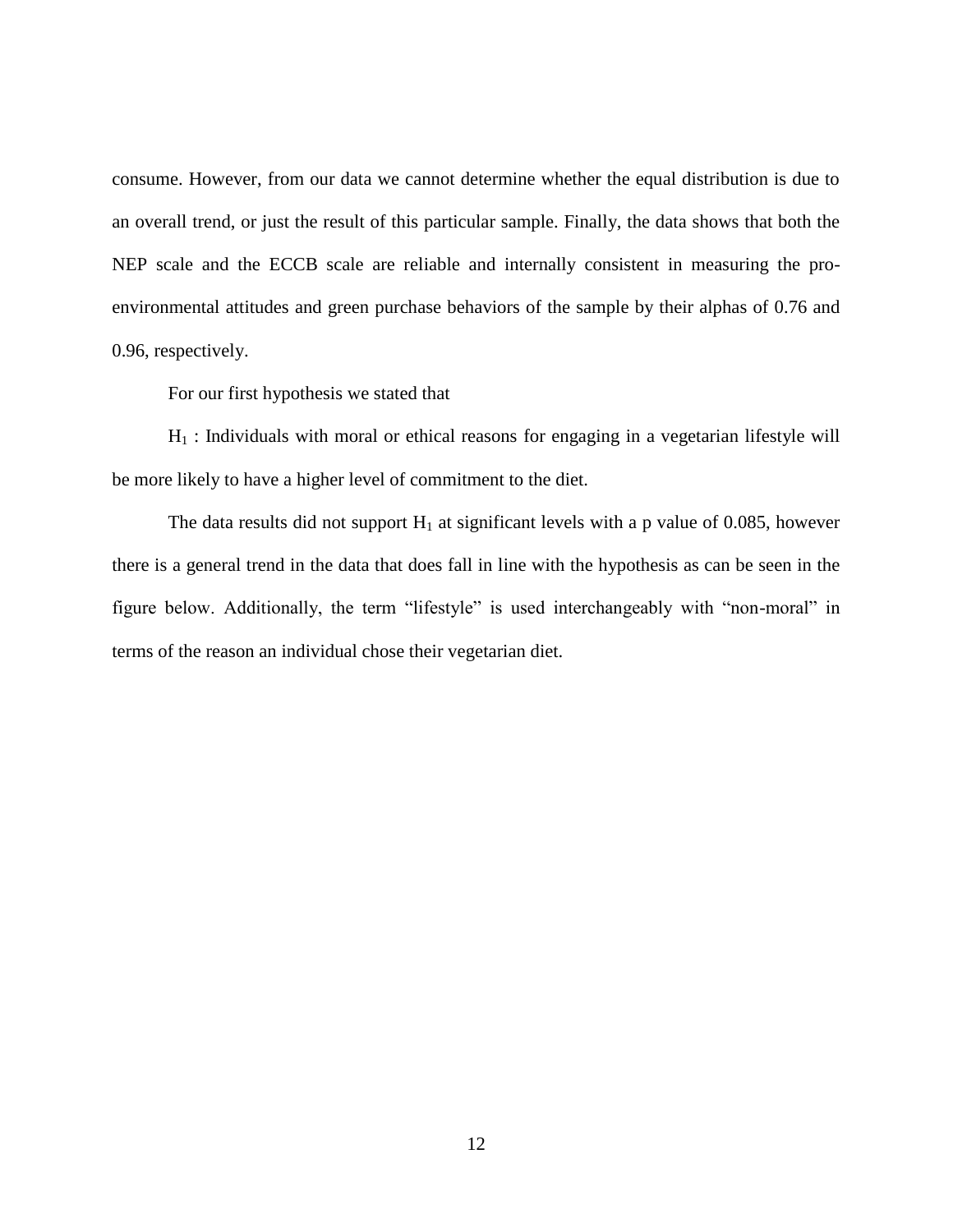

Reason they became Vegetarian Category

#### <span id="page-19-0"></span>*Figure 2 Graphical Depiction of H<sup>1</sup>*

The following hypotheses,  $H_2$  an  $H_3$ , include green participation as part of the relationship analyzed by these hypotheses and therefore have two graphs displaying the data trends of each: one using the NEP scale and one using the ECCB scale.

 $H<sub>2</sub>$ : Individuals with a higher level of commitment to their vegetarian diet will be more likely to participate more in the green movement.

Again, the data did not support this hypothesis at any significant levels with a p value of 0.456 for the level of commitment examined against pro-environmental behaviors measured by the NEP scale. As in  $H_1$ , there is a general trend in the data that can be seen to represent  $H_2$  and can be seen in the figure below.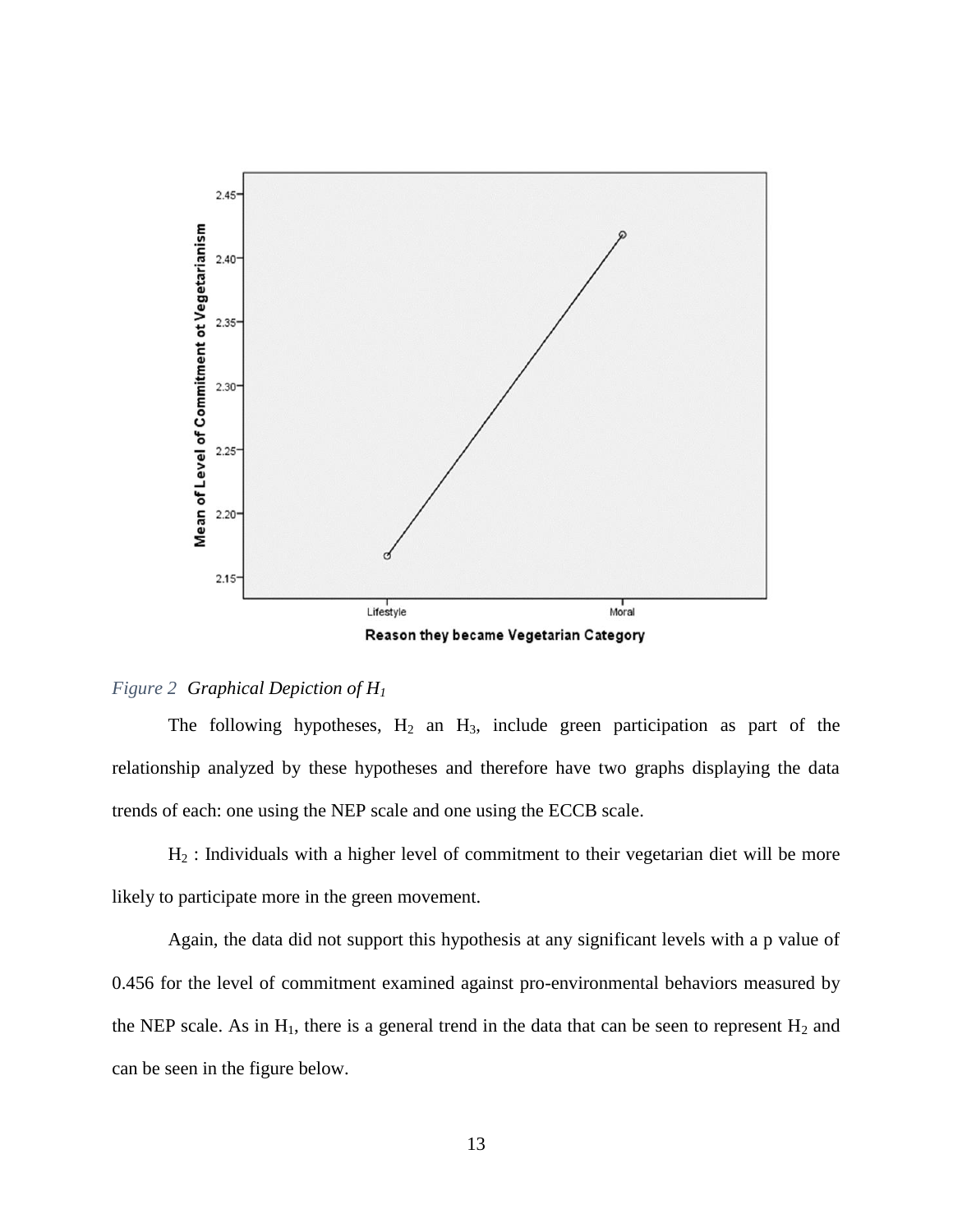

<span id="page-20-0"></span>*Figure 3 Graphical Depiction of H<sup>2</sup> Using NEP Scale*

The p value for the level of commitment examined against green purchase behaviors (the ECCB scale) was 0.232 and therefore was also not significant. In the following figure, there is a general trend that represents H2.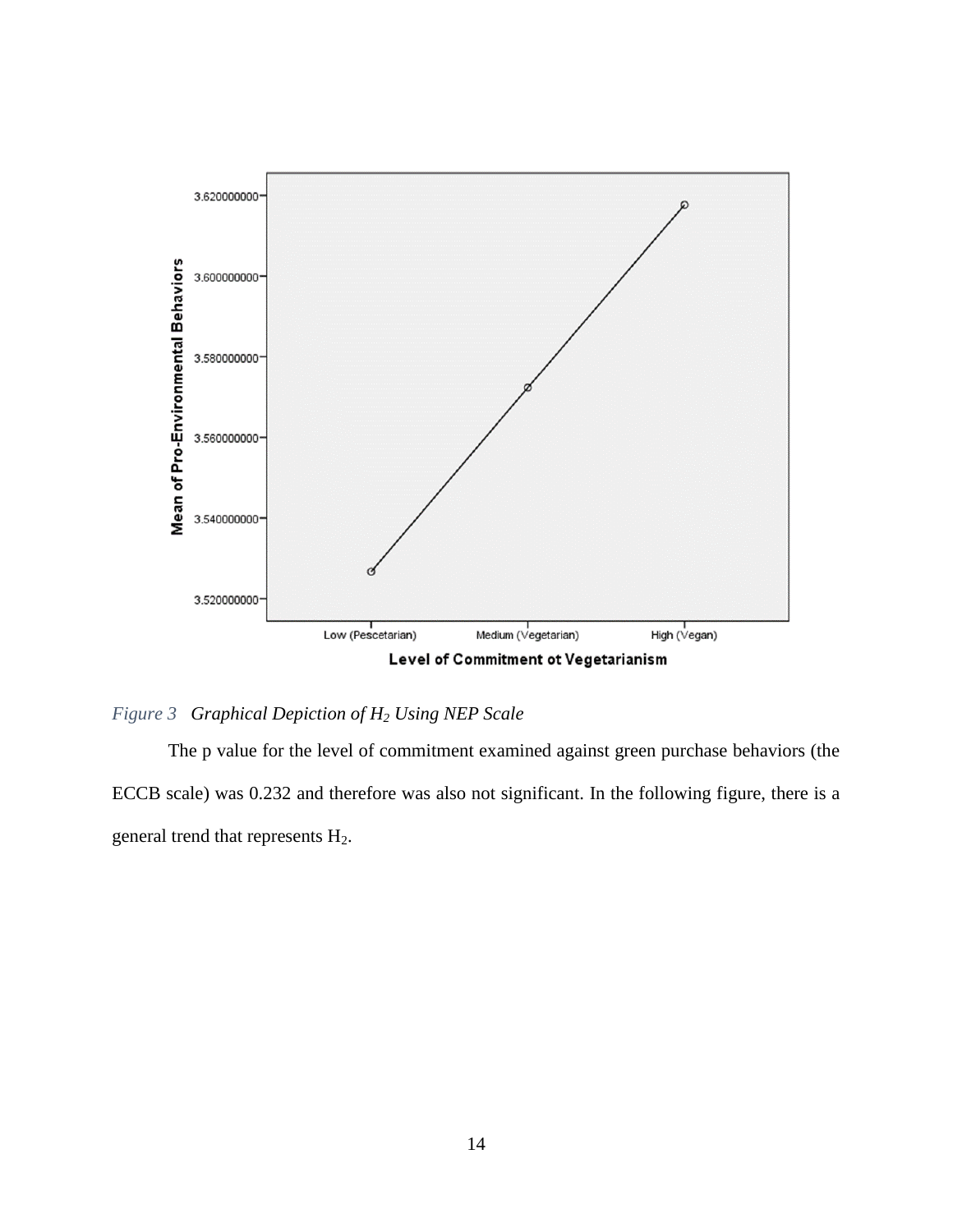

<span id="page-21-0"></span>*Figure 4 Graphical Depiction of H<sup>2</sup> Using ECCB Scale*

Our final hypothesis states that

H3 : Individuals with moral or ethical reasons for engaging in a vegetarian lifestyle will be more likely to participate in the green movement.

Similarly to the previous two hypotheses and results,  $H_3$  was not supported by statistically significant p values. The p value exploring the relationship between the reason individuals became vegetarian, either moral or non-moral/lifestyle, and pro-environmental behaviors was 0.828. For this component of the hypothesis, not only was there no statistically significant results, there was no general trend in the data either. Though the figure below shows a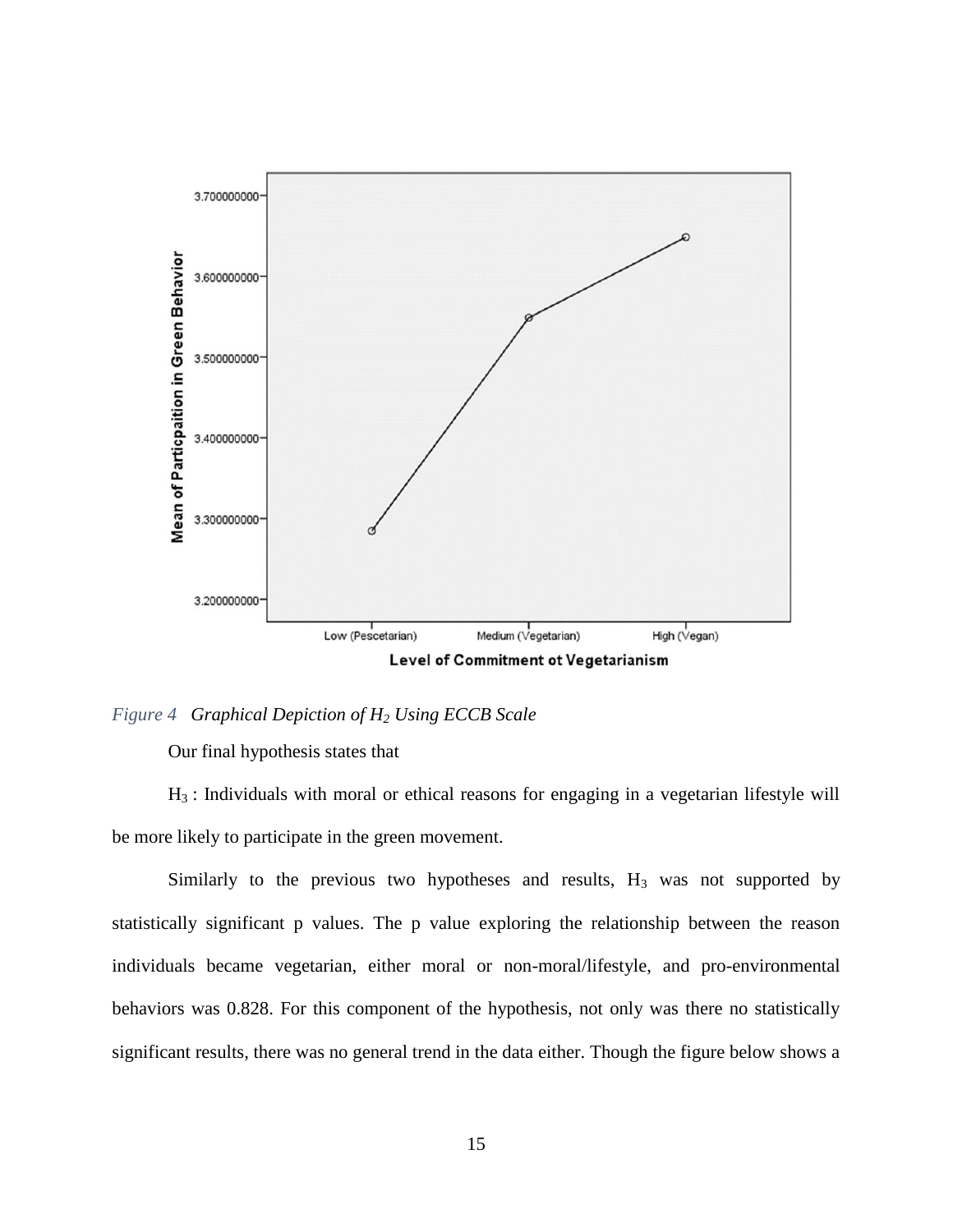steep slope in the line, the range of the graph spans approximately 0.01 units; however, if displayed with a larger y-axis scale, the line would be nearly horizontal.



#### <span id="page-22-0"></span>*Figure 5 Graphical Depiction of H<sup>3</sup> Using NEP Scale*

The p value of the relationship between the reason individuals became vegetarian and their green purchase behaviors was  $0.943$ . This component of  $H_3$  also did not present any significance nor general trends. The figure below should be viewed with the same regards as the previous figure, wherein though the slope of the graph appears to be steep, upon inspection of the scale, the range is miniscule and the line should be regarded as horizontal. Additionally, due to this, the inverted slope of this figure should be completely disregarded.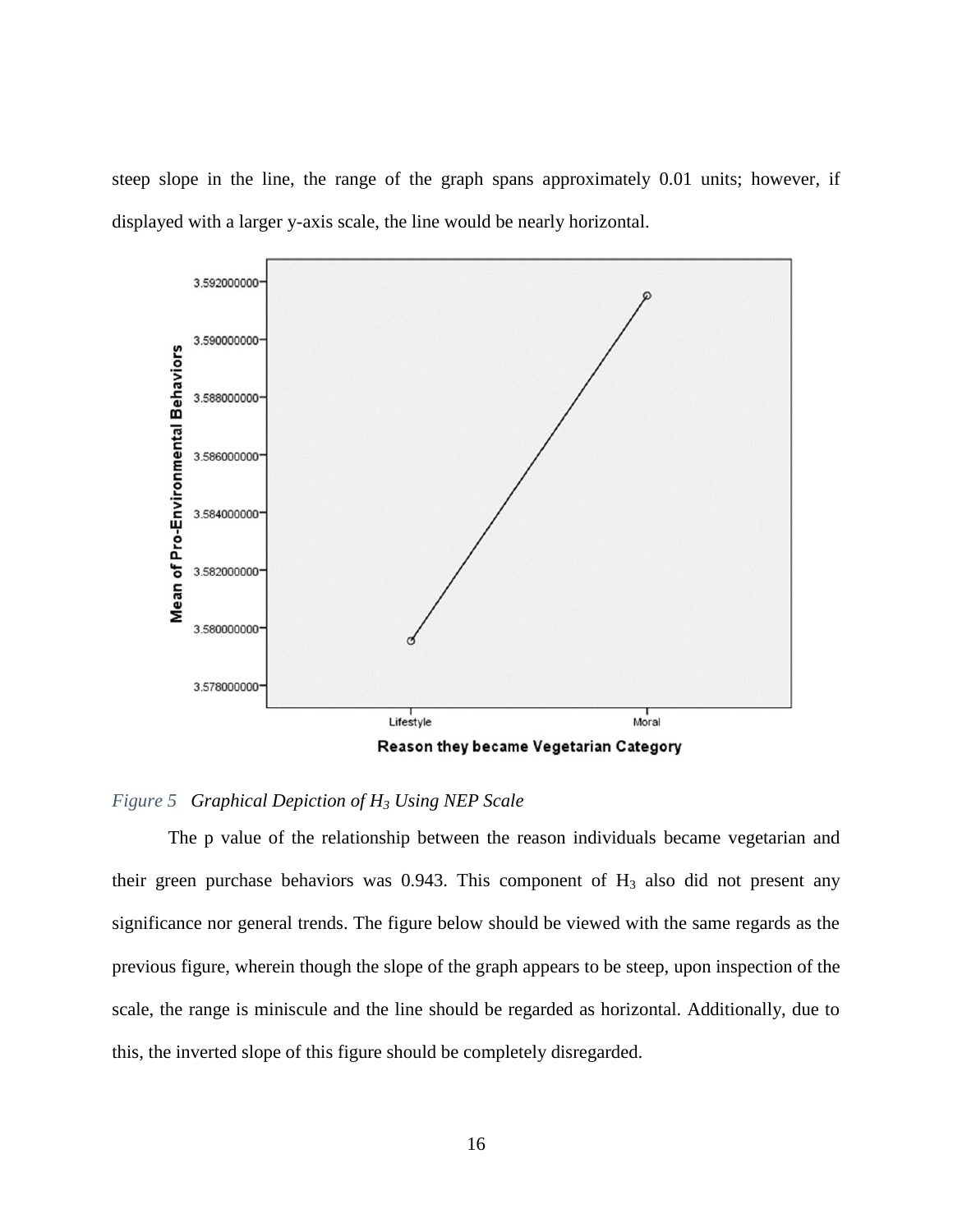

#### <span id="page-23-0"></span>*Figure 6 Graphical Depiction of H<sup>3</sup> Using ECCB Scale*

Because this study did not find any statistical significance from our sample data and analysis, we are not able to declare with certainty that there is any real difference between the vegetarian lifestyles known as pescetarianism, lacto-ovo vegetarianism, and veganism, in terms of the self-identified individuals of a certain diet or lifestyle being more likely to participate in the green movement. Subsequently, none of our hypotheses were supported, meaning that the reason an individual chose a vegetarian lifestyle had no effect on their level of commitment to the vegetarian diet nor their level of green participation, and an individual's level of commitment to their diet had no effect on their level of green participation.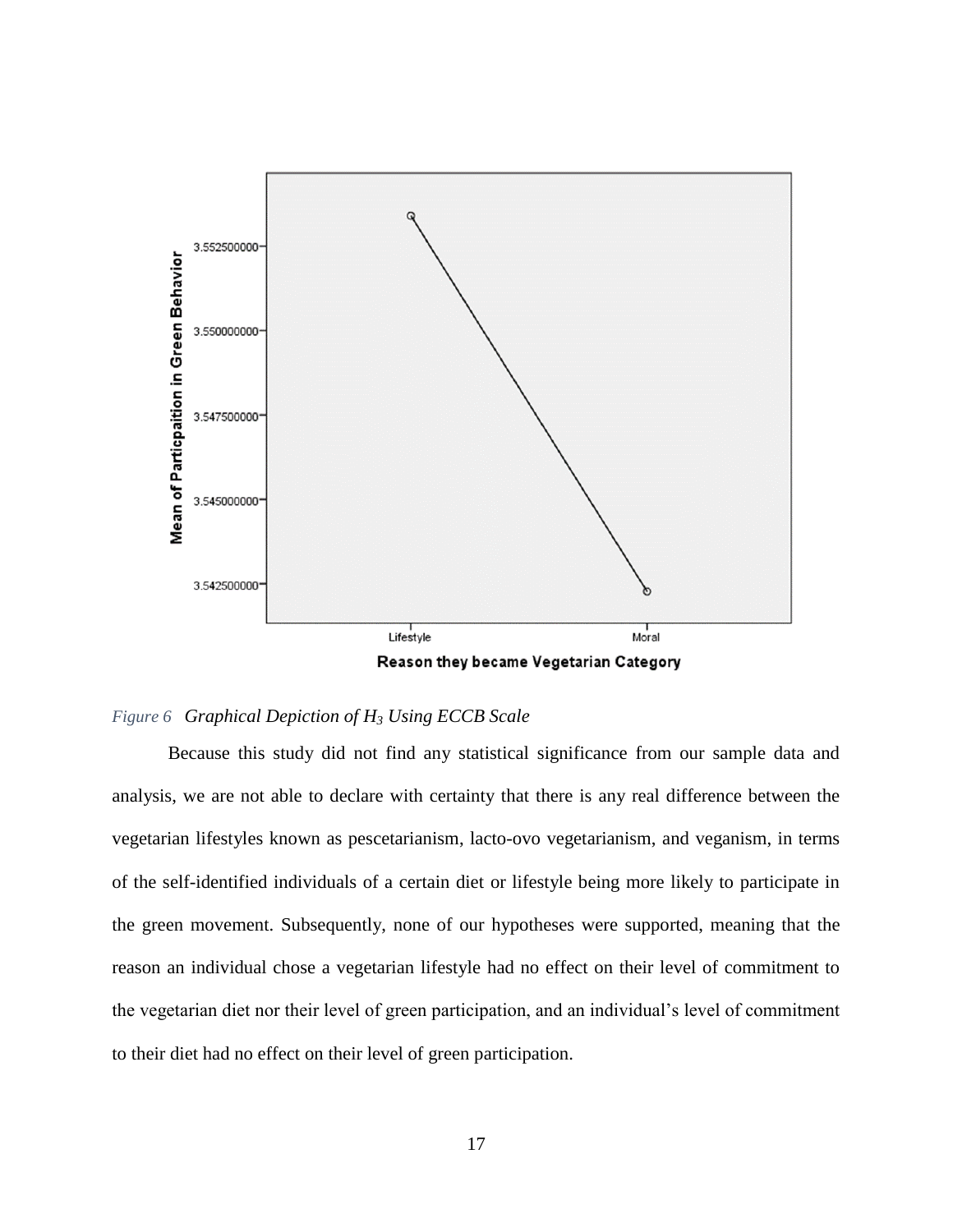However, two of our hypotheses were seen to be supported, though not significantly, but rather by the general trend of the data.  $H_1$  stated that "Individuals with moral or ethical reasons for engaging in a vegetarian lifestyle will be more likely to have a higher level of commitment to the diet." As can be seen in Figure 2, the relative trend of the data shows that individuals who chose their vegetarian lifestyle for non-moral or lifestyle reasons were more likely to have a lower level of commitment and self-identify as either pescetarian or lacto-ovo vegetarian, while individuals who chose their vegetarian lifestyle on moral grounds were more likely to have a higher level of commitment and self-identify as either lacto-ovo vegetarian or vegan.  $H_2$ predicted that "Individuals with a higher level of commitment to their vegetarian diet will be more likely to participate more in the green movement." From Figure 3 and Figure 4 which depict the general trend of the data for the two scales used to measure green participation for  $H_2$ , it can be seen that individuals who had a lower level of commitment and self-identified as either pescetarian or lacto-ovo vegetarian were less likely to have pro-environmental attitudes and also less likely to have green purchase behaviors than individuals who had a higher level of commitment to their vegetarian diet and self-identified as either lacto-ovo vegetarian or vegan.

There are several factors of the study that could have resulted in the lack of significant results from our survey data analysis. Most notably, this study did not have a particularly large sample size and therefore the chances of random error were greater and could have had an effect on the overall analysis. With a larger sample size, the random error that occurs in all statistical analyses would have been decreased and allow proper investigation of the relationships of this study. Second, there was extremely unequal gender distribution (80% females, 20% males) that occurred in the sample population of this study. Upon review of the invalid or unfinished survey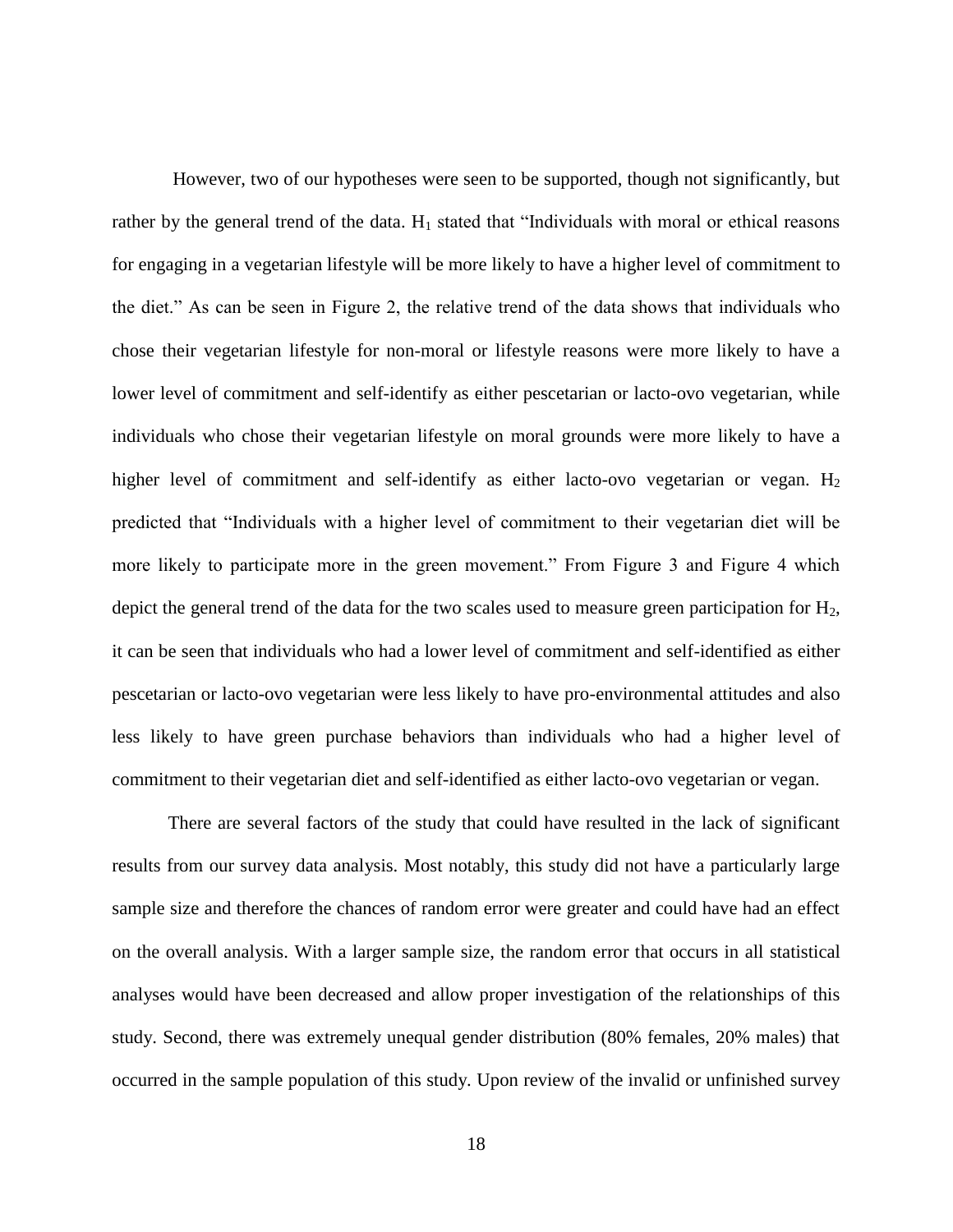data, many of the individuals were male and therefore were not equally represented with the females who did complete the survey. Third, the distribution between the three vegetarian diets analyzed were unequally distributed with 20 self-identified pescetarians (18.3%), 37 selfidentified lacto-ovo vegetarians (33.9%), and 52 self-identified vegans (47.7%). As with gender, a more equal distribution of individuals who identified as one of the vegetarian diets considered in this study would have decreased, if not eliminated, any over- or underrepresentation of any of the diets that may have skewed the results. Finally, due to the time and budget limitation of this study, the sample population for this study is mainly Florida residents. It is highly probable that the participants creating our sample population are not a good representation of the state of Florida, nor the nation as a whole, and perhaps influenced the occurrence of non-significant results in the statistical analysis.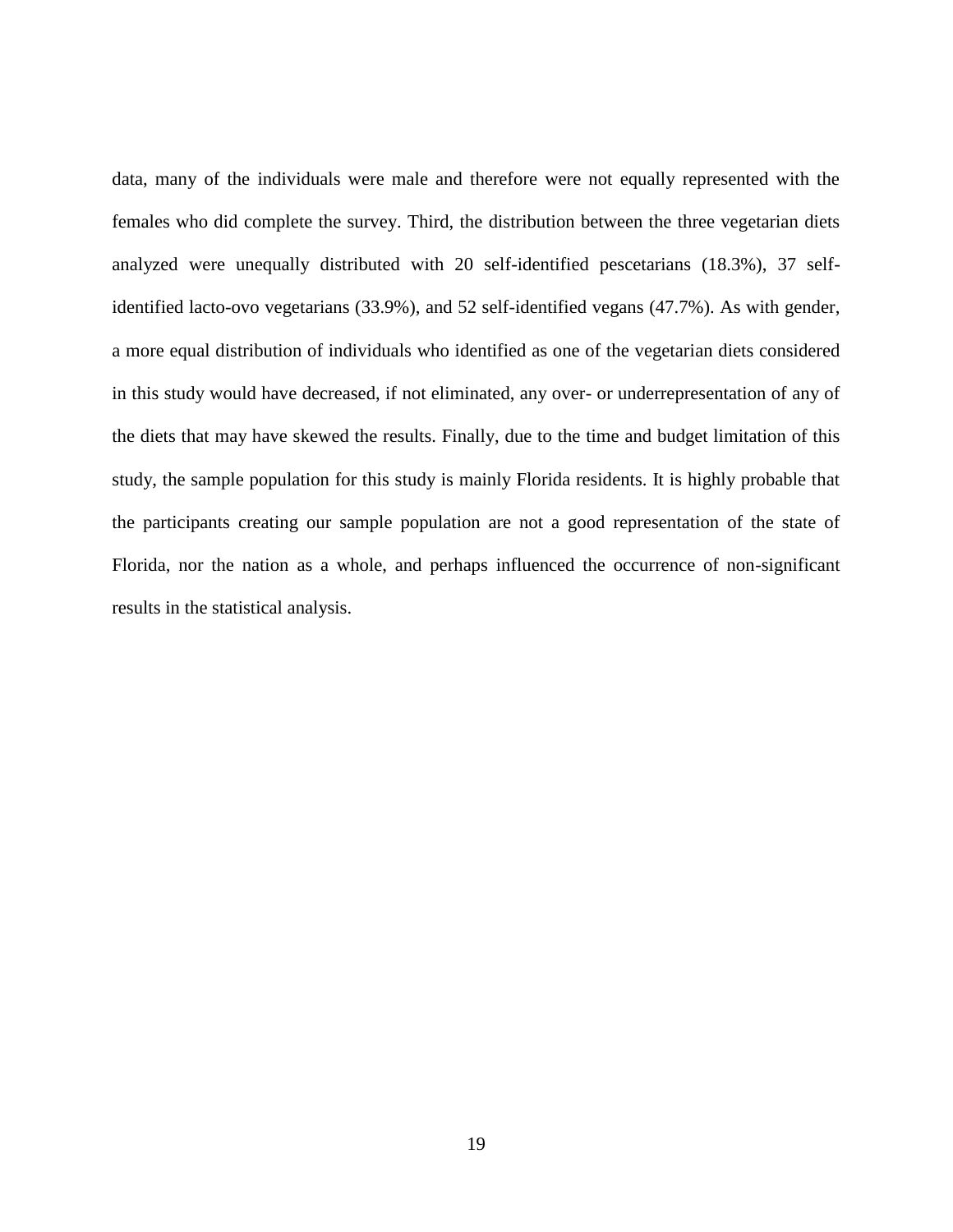#### **MARKETING IMPLICATIONS**

<span id="page-26-0"></span>Due to the lack of statistically significant results from the data analysis, none of our hypotheses were supported and therefore we cannot make any marketing implications from them. However, there were many insights into the vegetarian consumer population from the process of this study. As mentioned previously, the participants were contacted through posts on various form of social media, the main two being Facebook and Tumblr. On Facebook, the individuals contacted were either a part of the local vegetarian group called "Vegetarians of Central Florida," or the state-wide group called "Vegan Florida." After the survey collection period, we were able to continue to observe the interactions of the members of these groups over the popular social media sites. Surprisingly, it was noted that the most common posts or updates published to the groups' feeds were some form of word of mouth marketing. From posts referring to vegetarian or vegan friendly blogs that post recipes, current event articles that individuals believe the group members will find interesting, or asking for recommended restaurants in particular areas (not just in Florida), members of these groups posted, and were frequently exposed to posts, that engaged in word of mouth marketing. From this information a firm could infer that if they were able to satisfy or serve an individual of one of these local Facebook groups particularly well, there is a high probability that the individual will recommend other vegetarian consumers to visit or support the business. With the population of vegetarians being just a small fraction of the nation's total population, the word of mouth marketing can be a very inexpensive and very well targeted source of marketing for the firm. Additionally, by targeting to these social media groups, firms can reach these consumers in a quicker, more costeffective way than general mass media attempts.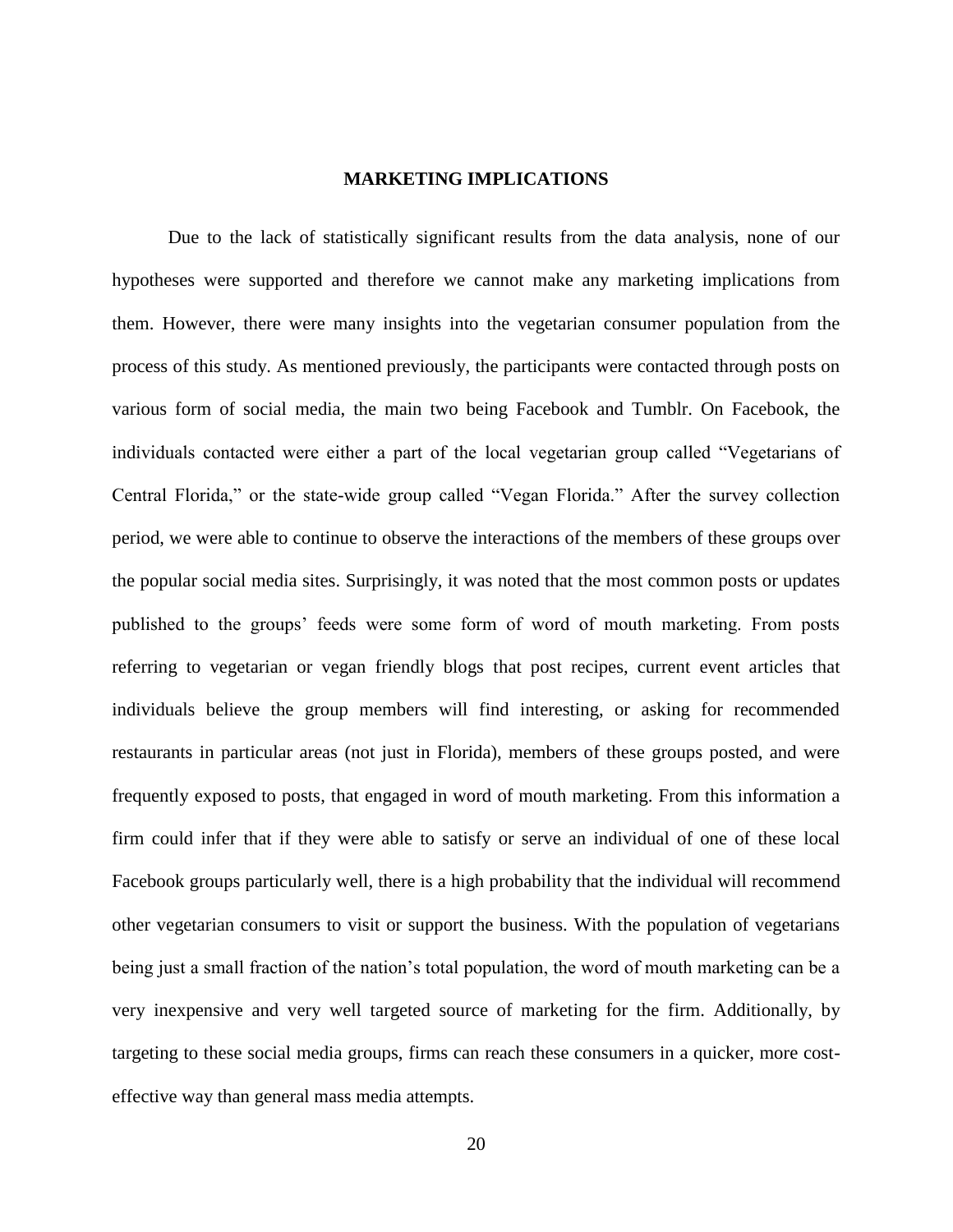The survey that was used to collect data from the sample population also included a set of questions that asked how frequently the participants eat out at vegetarian restaurants. Out of the 109 participants, 41 people ate out every couple of months (3.6%), 21 people ate out at least once a month (19.3%), 24 people ate out more than once a month (22.0%) compared to the 14 people who ate out at least once a week (12.8%), and finally 8 people ate out more than once a week (7.3%). This question was included in the section of the survey that asked demographic information about the participants in order to inform whatever vegetarian or vegan-styled restaurants that helped us collect survey data from their customers on the frequency that they ate out. These restaurants could use this information in the planning of local events and promotional campaigns and design the programs to be more effective in how regularly they hold them.

Mentioned previously in the study, the distribution of participants who had chosen their vegetarian lifestyle for non-moral reasons was nearly equal to the number of participants who chose the lifestyle for moral reasons. This appeared as a sharp contrast to what we had generally thought of the vegetarian population. Originally we expected the majority of participants to have chosen a vegetarian diet on moral grounds like refraining from supporting cruel animal practices in the meat industry or believing that they made an impact on the environment from engaging in a sustainable diet. If we were to assume that the even distribution between the reasons was not a result of coincidence, we might consider the possibility that the vegetarian diets are becoming a more popular trend for individuals who are concerned about the contents and source of their food; or perhaps, people are becoming more aware and interested in a healthier style of living. However, with no significant results and a study that did not measure enough information to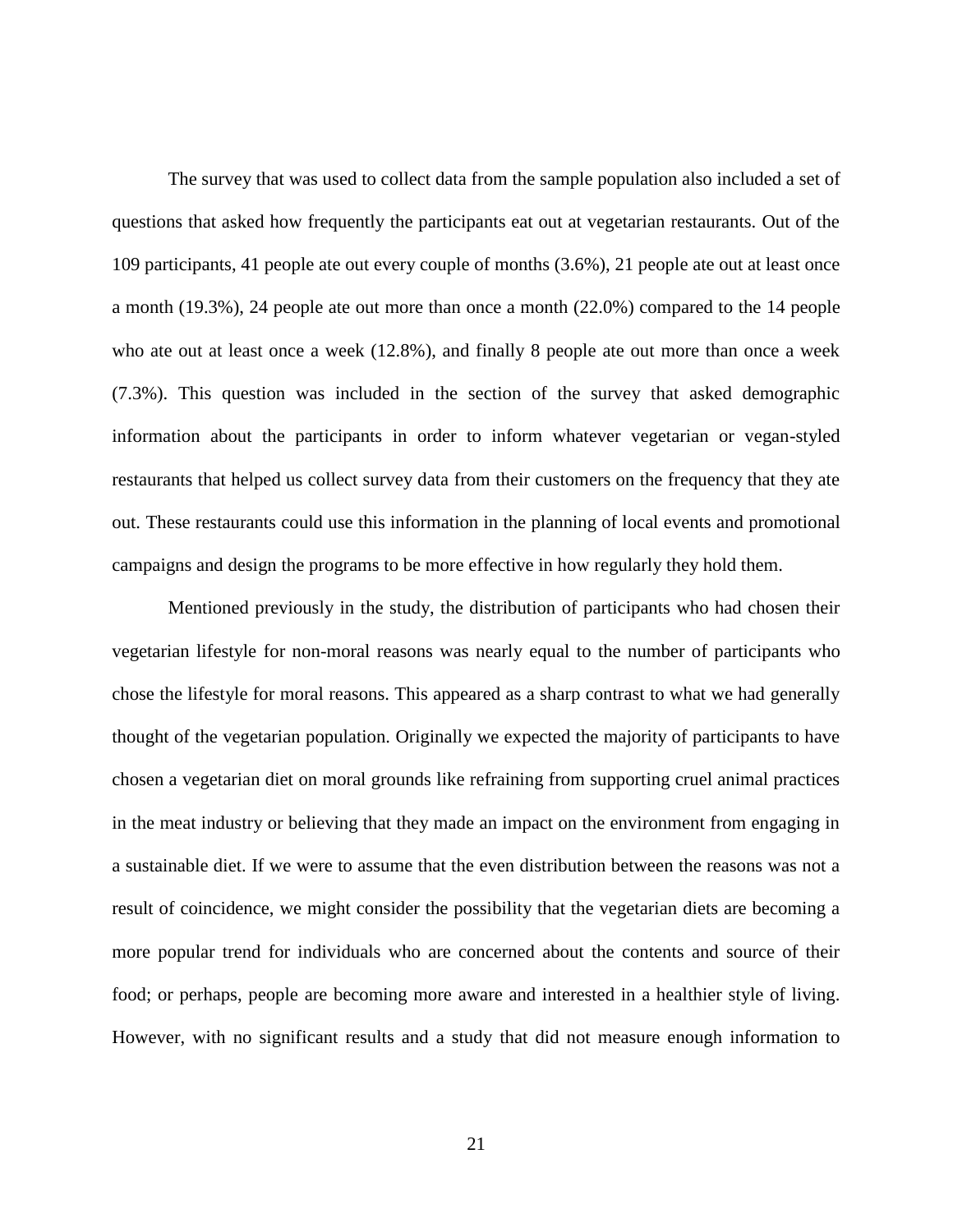determine this possibility, we cannot say with any certainty what sort of marketing implications could result from this knowledge.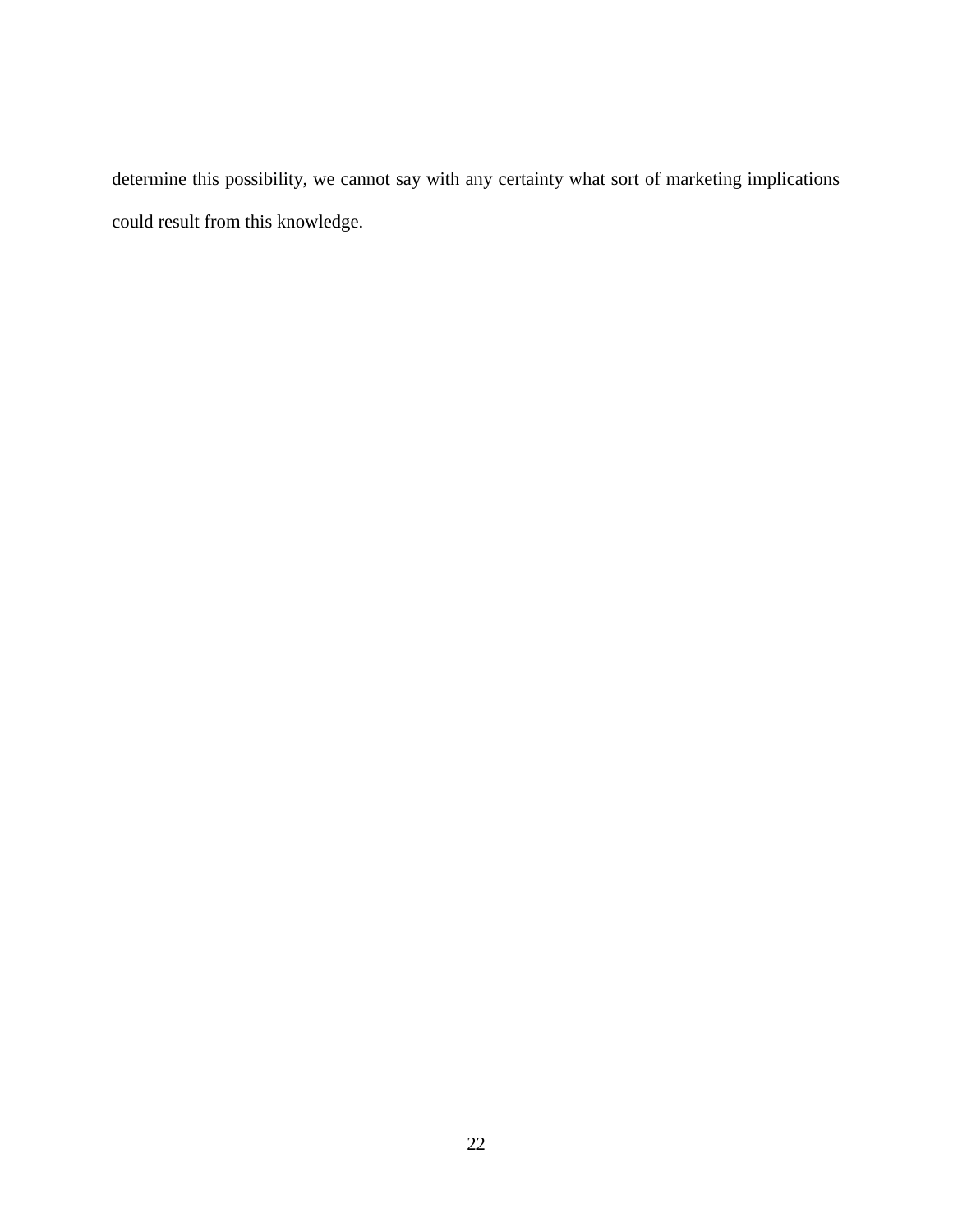#### **SUGGESTIONS FOR FUTURE RESEARCH**

<span id="page-29-0"></span>This study does provide some interesting knowledge of vegetarian consumers, regardless of the lack of significant results. The purpose of the study was to try and identify consumers who would support firms that were considering becoming sustainable, or "green," through psychographic segmentation. Research for the purpose of identifying green consumers and examining vegetarians as consumers should be continued as the demand for firms to be ecologically conscious and engage in sustainable business practices grows.

In order to achieve better results it would be suggested that future studies make sure that they rid their data of random error and unequal participant distributions. A larger sample size would eliminate the random error that occurs in statistical analysis, and may have occurred in this study which totaled 109 participants. Equal gender distributions, as well as equal distribution between the vegetarian diets considered in this study should be obtained in future research to avoid any biases in the data results that may occur from over- or underrepresentation. Additionally, a sample population that was more representative of vegetarian individuals across the nation would allow researchers to comment on a much broader scale if their study were to find significant results, as opposed to this study which consisted of mainly Florida residents. The inclusion of other altered diets could also be included to encompass individuals who were not able to identify as any of the three diets examined, pescetarian, lacto-ovo vegetarian, or vegan. These additional diets could consist of raw vegan or raw food diets, macrobiotic diets, plantbased diets, gluten-free diets, paleo (Paleolithic) diets, and others. This would allow researchers to include and examine many other vegetarian-style diets, as well as create more specific categories for participants to self-identify as. Finally, a last recommendation for future studies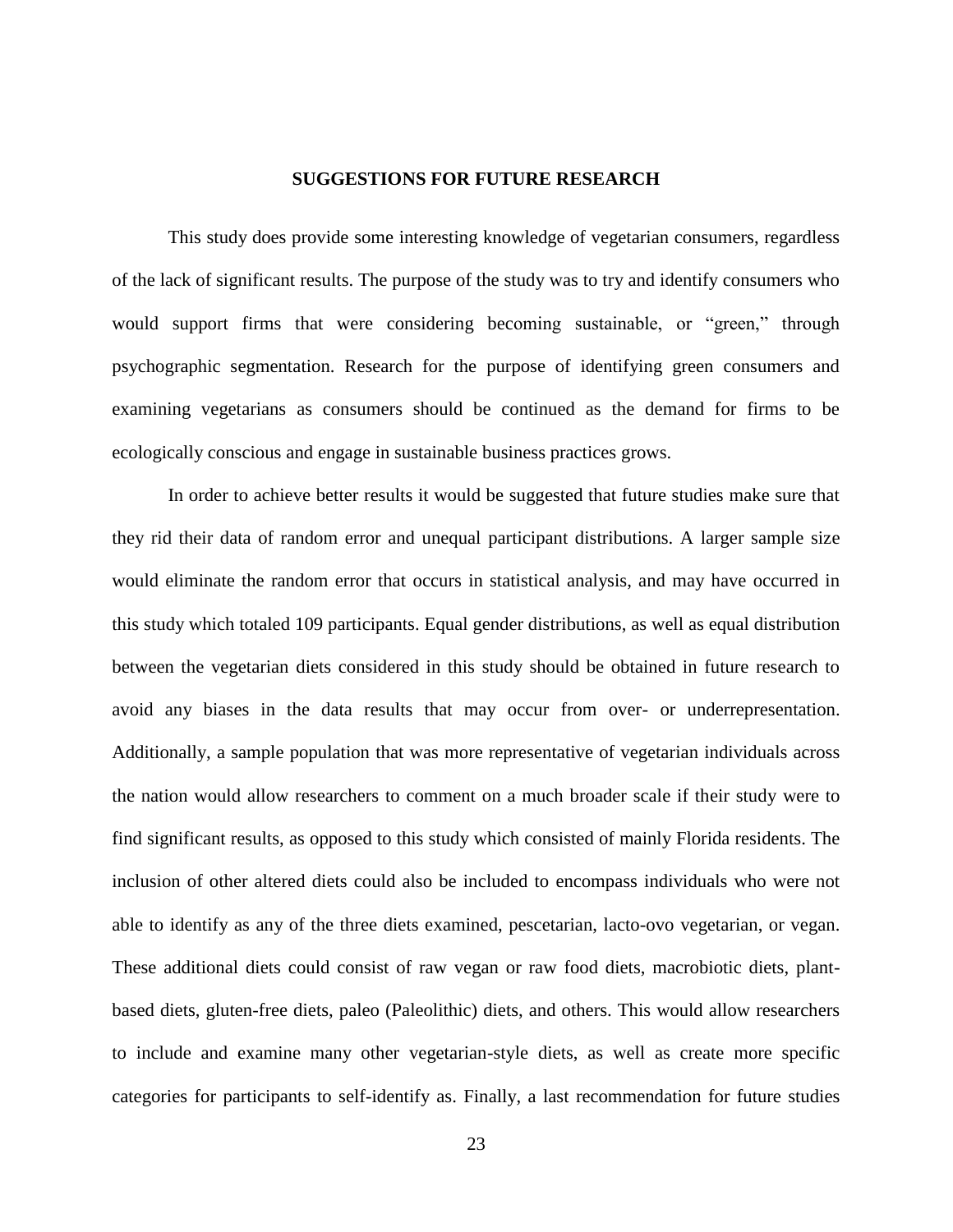would be to include a control group of individuals that ate normal, or non-vegetarian, diets to contrast normal consumers with vegetarian consumers as a whole. Considering that pescetarians, lacto-ovo vegetarians, and vegans may seem relatively different between each of their diet's restrictions, compared to an individual with a normal diet, they are all quite similar. This could have been the reason this study did not find any significant results. If future research were to include a control group of consumers that self-identified as having a normal diet, and reflected on the green participation between the normal and non-normal consumers, the possibility of finding significance would be much greater.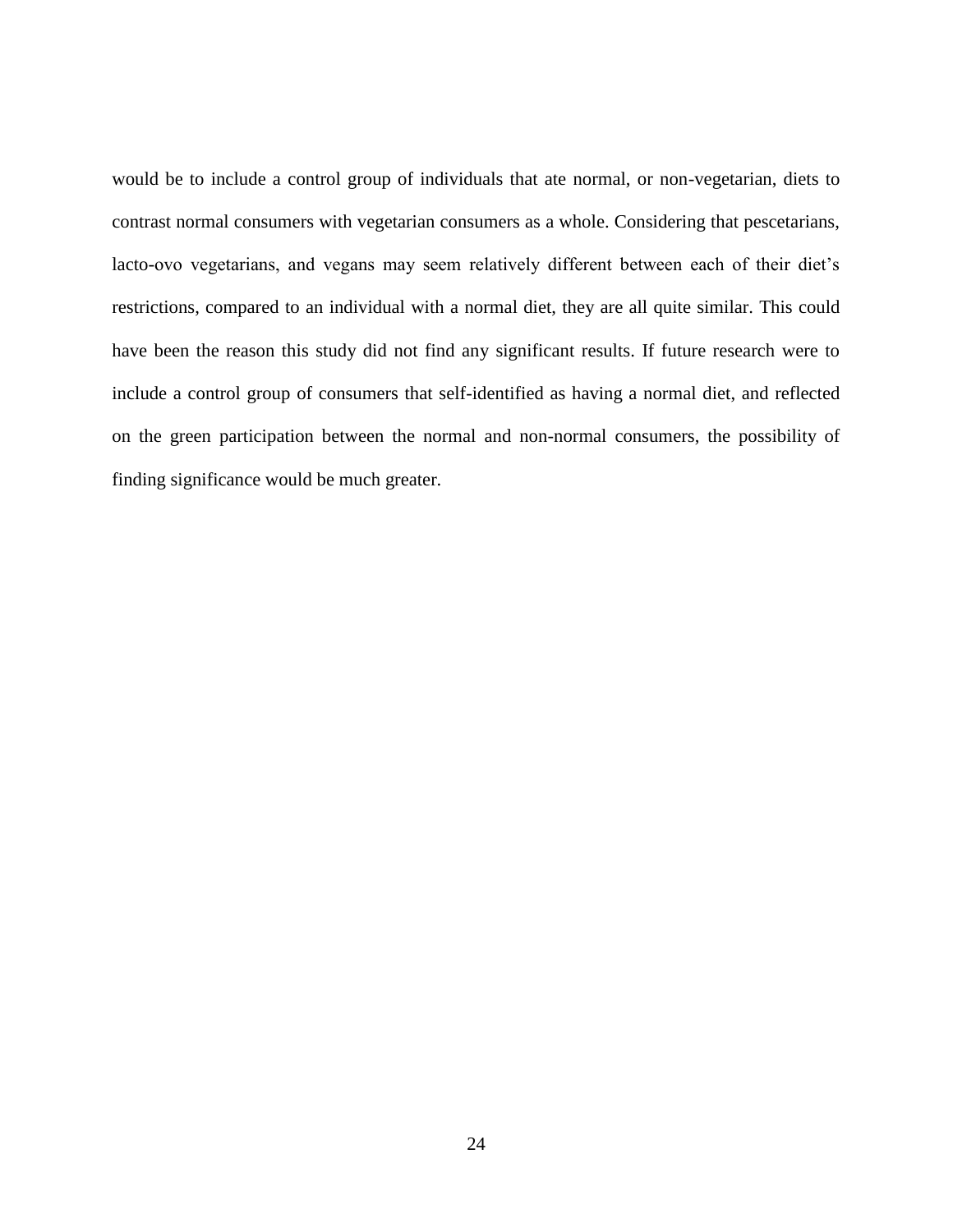#### **REFERENCES**

- <span id="page-31-0"></span>Akehurst, G., Afonso, C., & Helena, M. G. (2012). Re-examining green purchase behaviour and the green consumer profile: New evidences. Management Decision, 50(5), 972-988. doi:http://dx.doi.org/10.1108/00251741211227726
- "Global Warming." *National Climatic Data Center (NCDC)*. National Oceanic and Atmospheric Administration, n.d. Web. 04 Apr. 2014. <https://www.ncdc.noaa.gov/monitoringreferences/faq/global-warming.php>.
- Han, Seung-soo. "From The Industrial Revolution to a Green Revolution." OECD Observer (2012): 94-95. Business Source Premier. Web. 17 Mar. 2014.
- Janda, S., & Trocchia, P. J. (2001). Vegetarianism: Toward a greater understanding. Psychology & Marketing, 18(12), 1205-1240. Retrieved from

[http://ezproxy.net.ucf.edu/login?url=http://search.proquest.com/docview/227677847?acc](http://ezproxy.net.ucf.edu/login?url=http://search.proquest.com/docview/227677847?accountid=10003) [ountid=10003](http://ezproxy.net.ucf.edu/login?url=http://search.proquest.com/docview/227677847?accountid=10003)

- Kinnear, T. C. (1974). Ecologically concerned consumers: Who are they? Journal of Marketing (Pre-1986), 38(000002), 20. Retrieved from [http://ezproxy.net.ucf.edu/login?url=http://search.proquest.com/docview/209284689?acc](http://ezproxy.net.ucf.edu/login?url=http://search.proquest.com/docview/209284689?accountid=10003) [ountid=10003](http://ezproxy.net.ucf.edu/login?url=http://search.proquest.com/docview/209284689?accountid=10003)
- Leila, H. E., & Zahaf, M. (2008). Decision making process of community organic food consumers: An exploratory study. The Journal of Consumer Marketing, 25(2), 95-104. doi:http://dx.doi.org/10.1108/07363760810858837
- Murphy, R., Graber, M., & Stewart, A. (2010). Green marketing: A study of the impact of green marketing on consumer behavior in a period of recession. The Business Review,